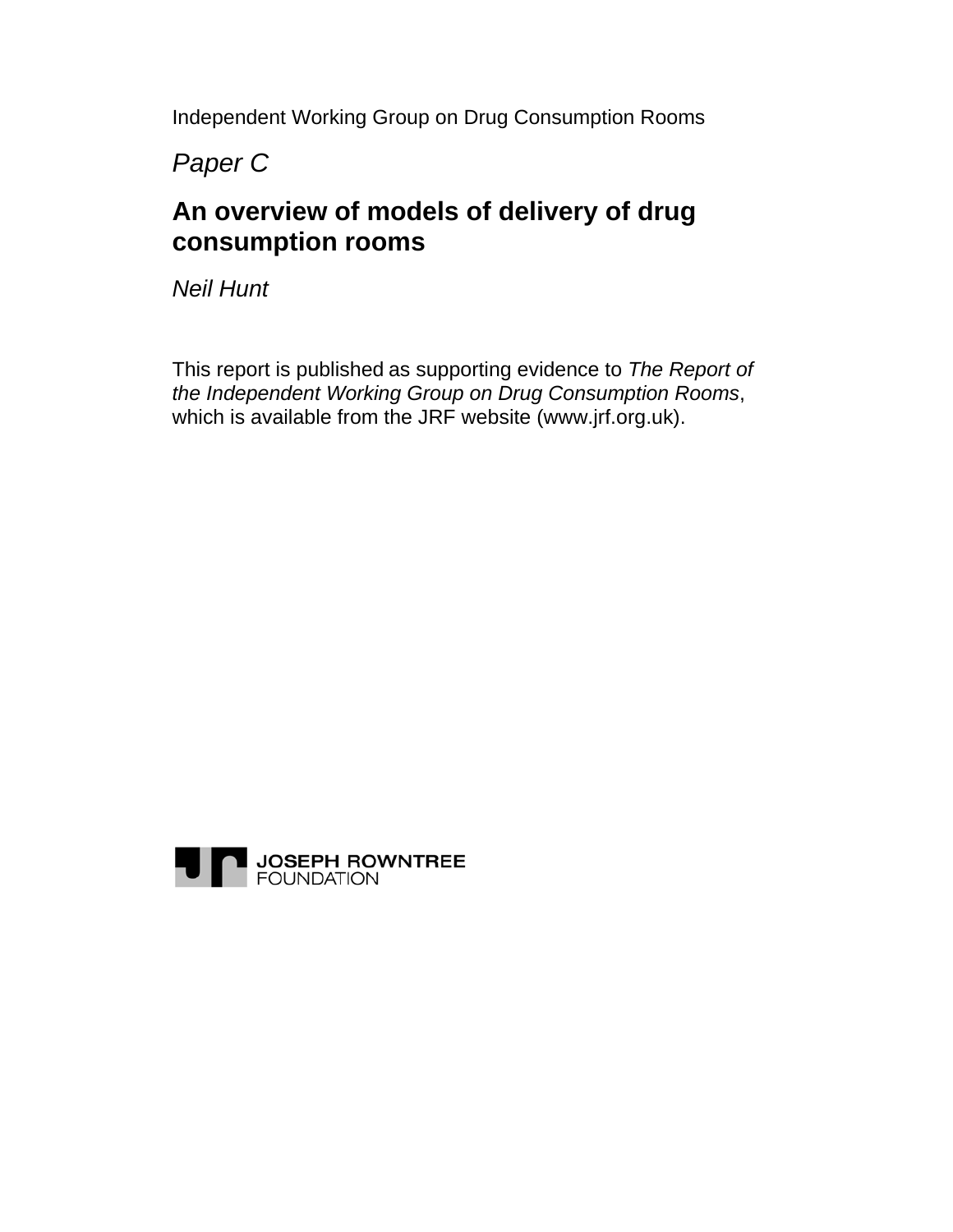The **Joseph Rowntree Foundation** has supported this project as part of its programme of research and innovative development projects, which it hopes will be of value to policy makers, practitioners and service users. The facts presented and views expressed in this report are, however, those of the author and not necessarily those of the Foundation.

Joseph Rowntree Foundation The Homestead 40 Water End York YO30 6WP **Website:** www.jrf.org.uk

© Neil Hunt 2006

First published 2006 by the Joseph Rowntree Foundation

All rights reserved. Reproduction of this report by photocopying or electronic means for non-commercial purposes is permitted. Otherwise, no part of this report may be reproduced, adapted, stored in a retrieval system or transmitted by any means, electronic, mechanical, photocopying, or otherwise without the prior written permission of the Joseph Rowntree Foundation.

A pdf version of this publication is available from the JRF website (www.jrf.org.uk).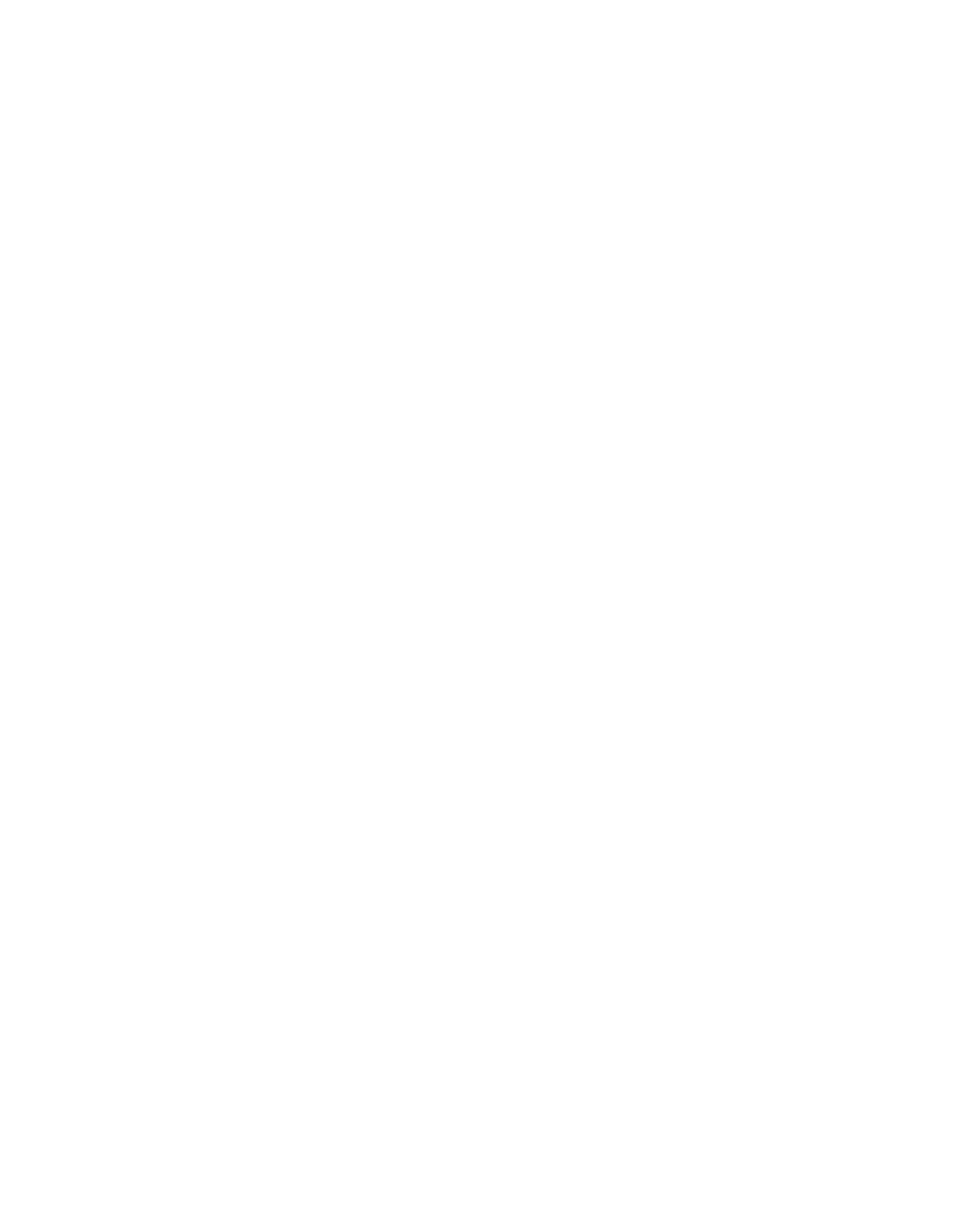| $\mathbf{1}$            |                                                          |
|-------------------------|----------------------------------------------------------|
| $\mathbf{2}$            | DRUG CONSUMPTION ROOMS - GENERAL FEATURES OF PROVISION 1 |
| 3                       |                                                          |
| $\overline{\mathbf{4}}$ |                                                          |
| 5                       |                                                          |
| 6                       |                                                          |
| 7                       |                                                          |
| 8                       |                                                          |
| 9                       |                                                          |
| 10                      |                                                          |
| 11                      |                                                          |
| 12                      |                                                          |
| 13                      |                                                          |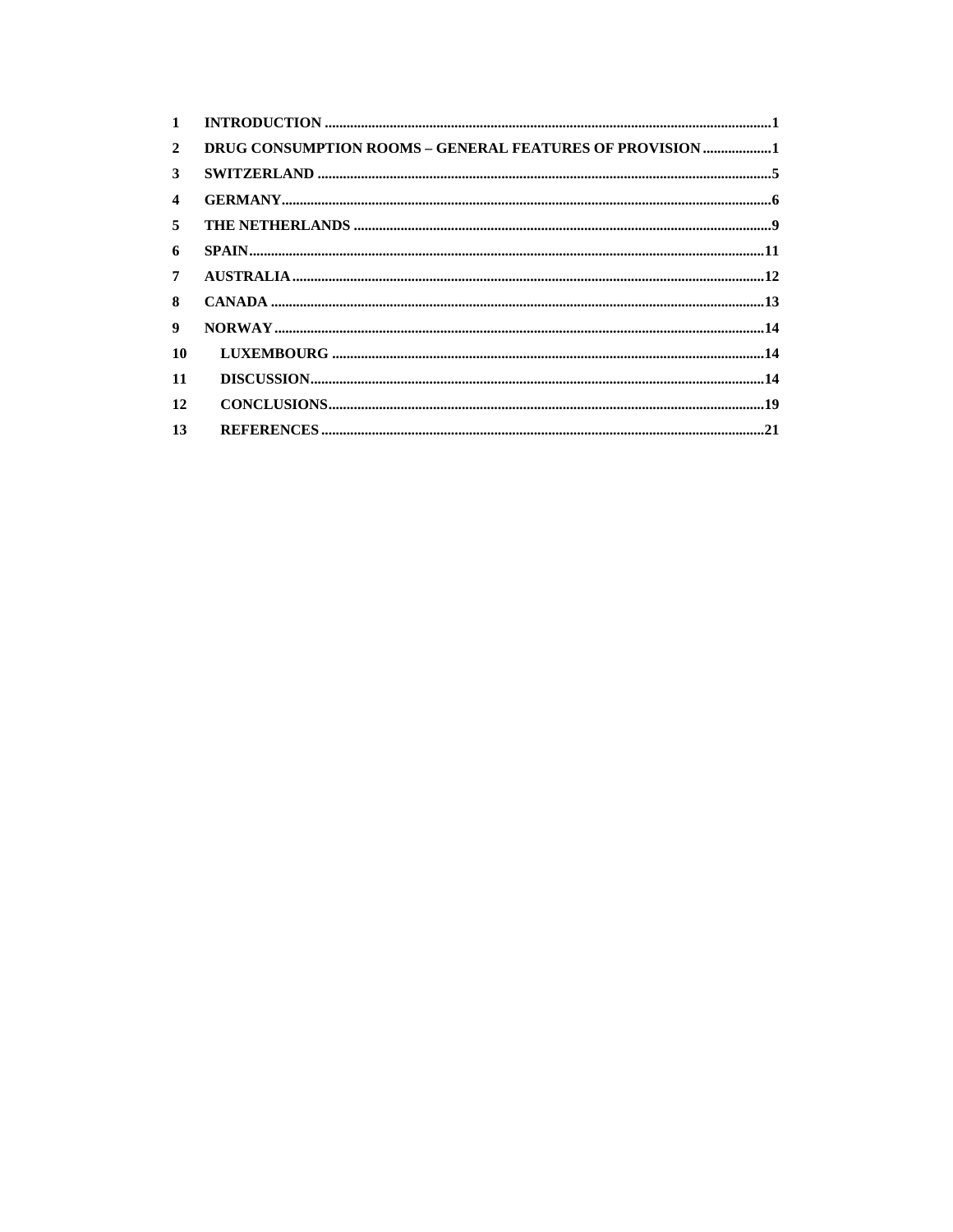# **1 Introduction**

This report should be read in conjunction with the other IWG papers produced for the Joseph Rowntree Foundation's Independent Working Group on Drug Consumption Rooms (IWG Papers A to F). This report is written as a basis for considering potential models of service delivery for DCRs, with reference to any possible pilot evaluation within the UK. It provides a countryby-country, comparative summary of models of delivery regarding operational factors including: objectives; service organisation; target groups; inclusion/exclusion criteria; and costs (where available).

Drug Consumption Rooms (DCRs) have been defined as:

…protected places for the hygienic consumption of preobtained drugs in a non-judgemental environment and under the supervision of trained staff.

Akzept (2000)

Facilities currently exist within Australia, Canada, Switzerland, the Netherlands, Germany, Spain, Norway and Luxembourg. To date, however, the literature relates to services in the first six countries, as those in Oslo, Norway and Luxembourg were only established in 2005.

This report primarily draws on the English language literature and a review for the European Monitoring Centre for Drugs and Drug Addiction (EMCDDA) by Hedrich (2004). Additional information from the Internet and grey literature is also used where this has been available. The report also draws on visits to assorted DCRs made by members of the Independent Working Group (IWG) over the life of the project. These have included individual visits to Sydney's Medically Supervised Injecting Centre (MSIC) and Vancouver's Safer Injecting Facility (SIF); and a group visit by members of the IWG to three services in Rotterdam, two services in Frankfurt and a service in Zurich.

## **2 Drug consumption rooms – general features of provision**

As a process, DCRs generally comprise three primary elements: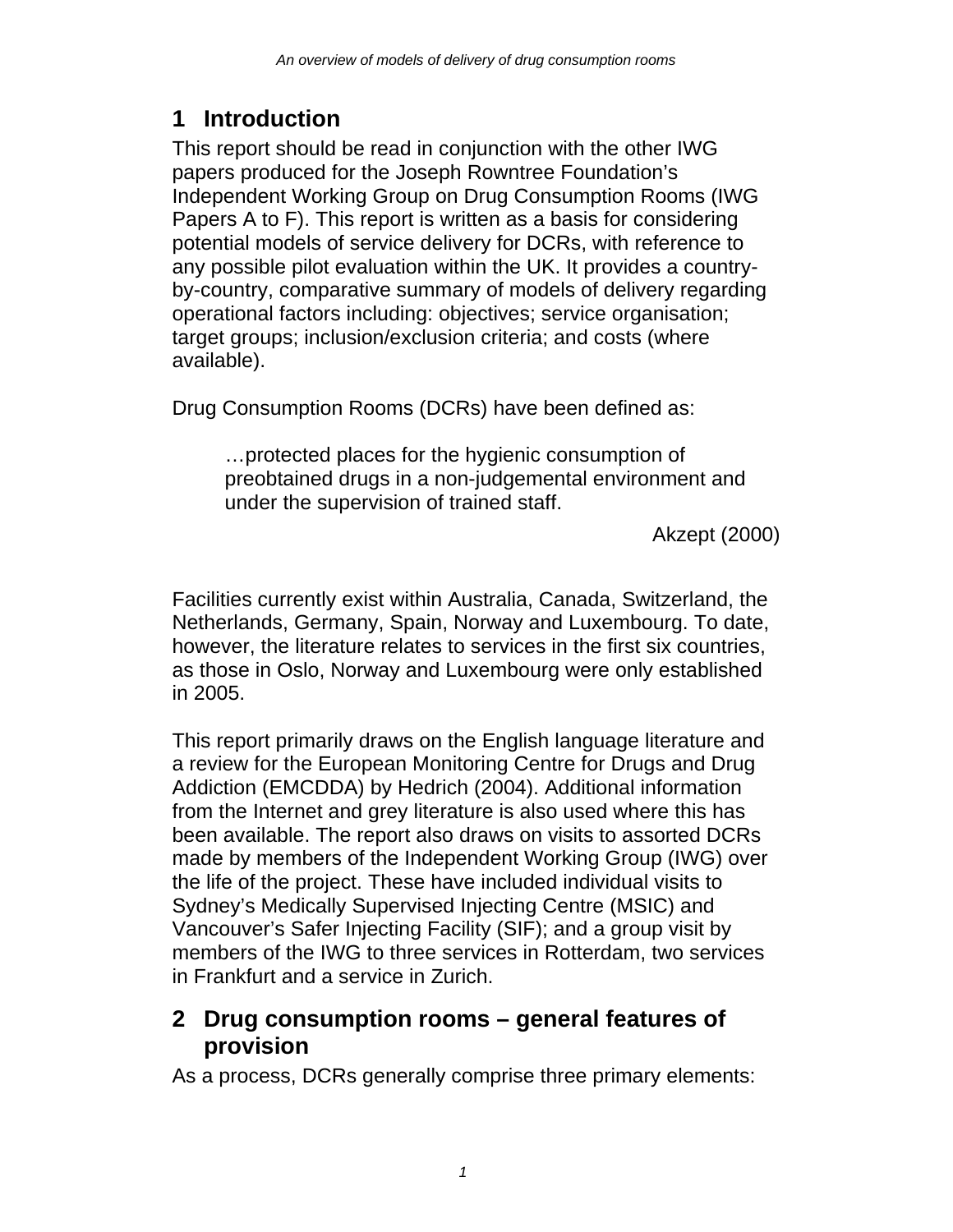- assessment and entry arrangements to ensure that the nominated target population can enter the service;
- provision of managed space(s) that enable the hygienic administration of drugs: mainly by injection; sometimes by inhalation (smoking); and more rarely, by intra-nasal administration (sniffing) – as the IWG observed in Switzerland;
- facilities that allow monitoring of the immediate after-effects of drug administration – notably overdose risk – before the person returns outside.

In practice, these processes sometimes occur within the same space within a DCR. However, some services such as the Sydney Medically Supervised Injecting Centre (MSIC) are zoned to accommodate these different functions (see Figure 1).

Although the collective term '*drug consumption rooms*' is used, this embraces a range of types of service, delivered in differing ways, targeting different populations, within different contexts. Hedrich (2004) distinguishes three main types: *integrated*, *specialised* and *informal* (pp. 11–12).

**Integrated** facilities are the most common, as consumption rooms have frequently evolved as part of a wider network of services, being added on to and physically integrated into existing care facilities for homeless people or drug addicts. Supervision of consumption is provided in a separate area of the premises, to which access is controlled and which is open only to a limited group of clients, as just one among many other services provided. In integrated facilities, consumption room users are just one among several different groups of clients.

**Specialised** facilities service exclusively consumption room users. They are much less common than integrated services. They are usually set up in close vicinity to other drugs services and located near important illicit drug markets with concentrated open drug scenes, where there is a high demand for the opportunity to take drugs in a safe and hygienic environment.

**'Informal'** consumption rooms, (are) run by current or former drug users but tolerated by the police, and mostly restricted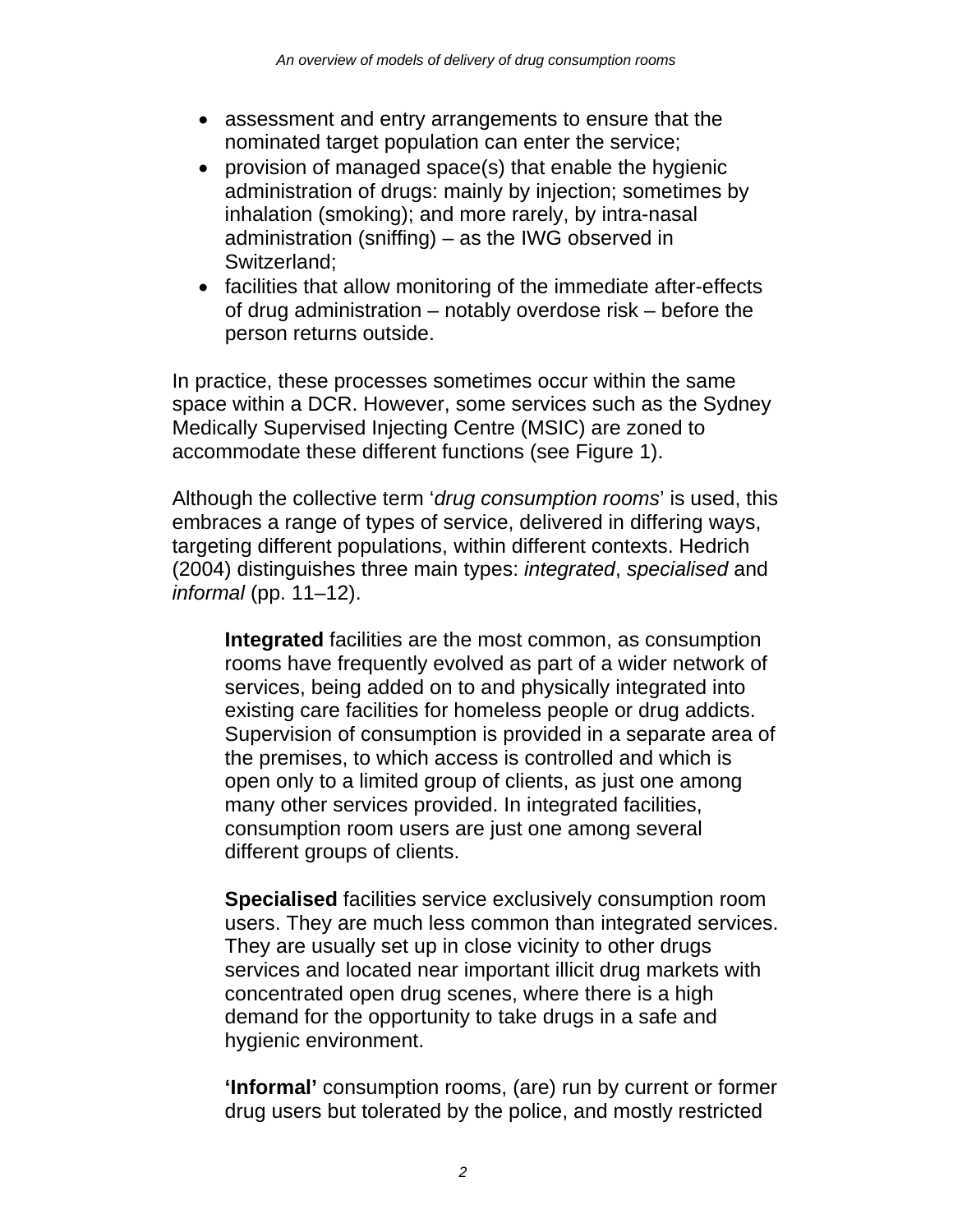to drug smoking/inhalation, (they) have so far been described only for the Netherlands.

Regarding what happens within DCRs, Hedrich (2004) provides a description of a typical injecting room in an 'integrated' service, based on observations in Switzerland:

 …[it] is discreetly located within a larger facility which includes a cafeteria, counselling room and a clinic for primary medical care. The rooms where the injection occurs are small and quite sterile. They contain several tables at which clients sit to prepare and inject their drugs, and injecting paraphernalia such as needles and syringes, a candle, sterile water and spoons are placed at each position at the tables. Paper towels, cotton pads, bandaids and rubbish bins are available… (Parliament of New South Wales, 1998)

Whereas, the Sydney MSIC is an example of a 'specialised' service from which referrals may be made to other, external services, 'integrated services' will typically have a variable range of additional treatment, health and welfare services directly available. The choice between providing services based on a specialised or integrated model is one of the main choices to be made when determining what form of service might be provided.

Although, for the sake of completion, 'informal' services are listed above, these are not discussed further as it has been assumed that informal, tolerated services are outside the scope of this report.

Semi-official injecting centres have been documented in countries including the Netherlands, Switzerland, and the UK, dating back as far as the 1960s. These are better characterised as areas for tolerated drug use and are distinct from contemporary DCRs with their emphasis on supervised consumption, injecting hygiene and distributing sterile injecting equipment.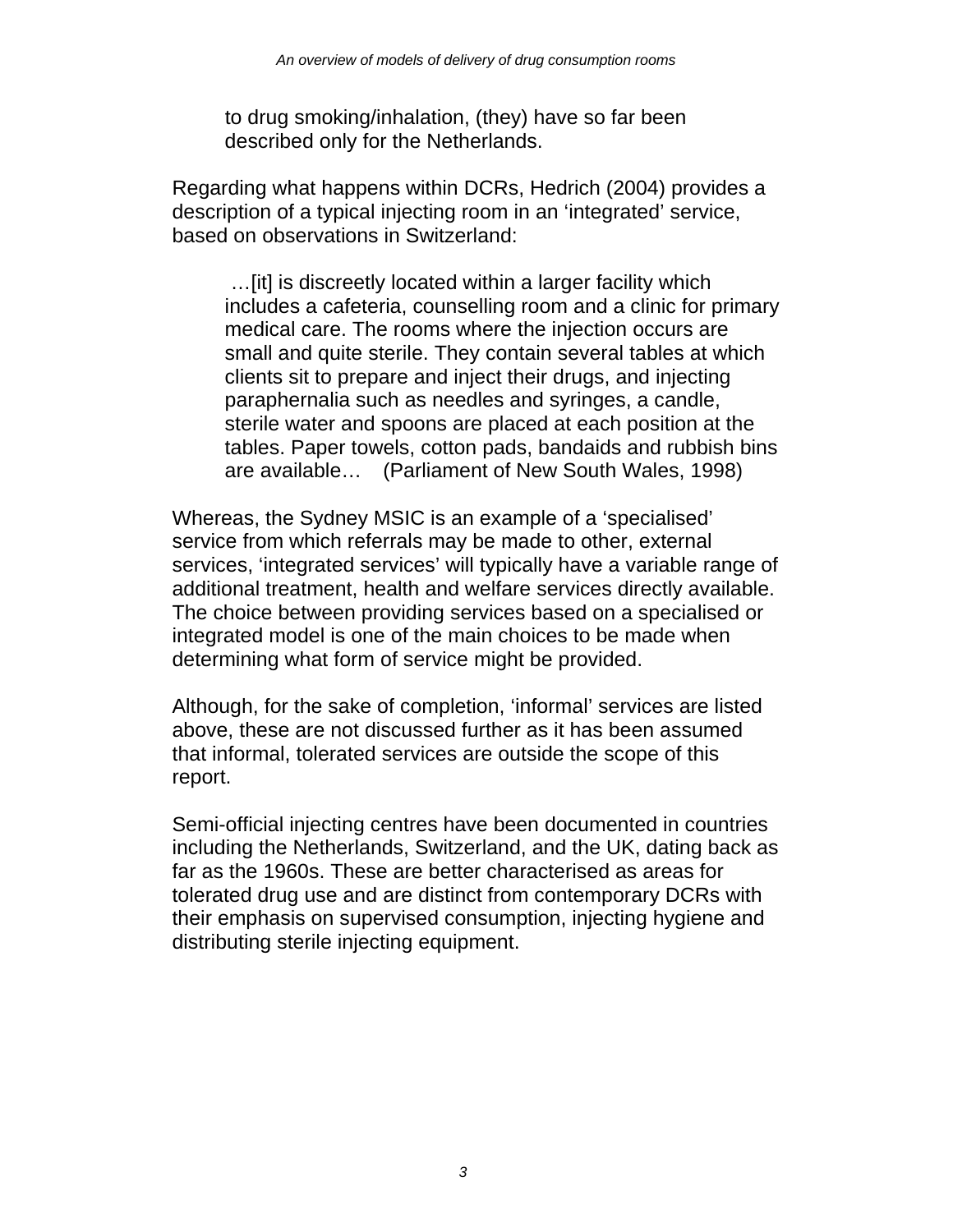

#### **Stage 1**

The Waiting Room and Assessment Area is where clients are assessed for eligibility to use the service. The assessment aims to:

- establish that the client is an existing injecting drug user, not aged under 18 years, not pregnant or accompanied by a child and not intoxicated
- collect clients' demographic information and medical history including previous drug overdose and treatment information .

#### **Stage 2**

The Injecting Room is a clinical environment with two trained staff, including a registered nurse, always on duty. It has eight open booths that can seat two people, allowing staff to supervise at all times. In the Injecting Room clients are given clean needle, advised on safer injecting practices and provided with first aid and other clinical services. There are waste bins for used



**Injecting Room** 

needles and a Resuscitation room to manage drug overdoses.

#### **Stage 3**

The After Care Area is where the clients remain under observation until they are ready to leave. Counsellors and social welfare staff are on hand to link clients with other services including housing, legal, social welfare drug treatment and rehabilitation.



**After Care Area**

#### **Exit**

Clients may leave the MSIC from the rear, on Kellett St. This door also allows ambulance access to the centre

Figure 1. Sydney Medically Supervised Injecting Centre (Source:



http://www.sydneymsic.com/whatwedo.htm) The following summary outlines the services provided in each country with comment on aspects of provision within this.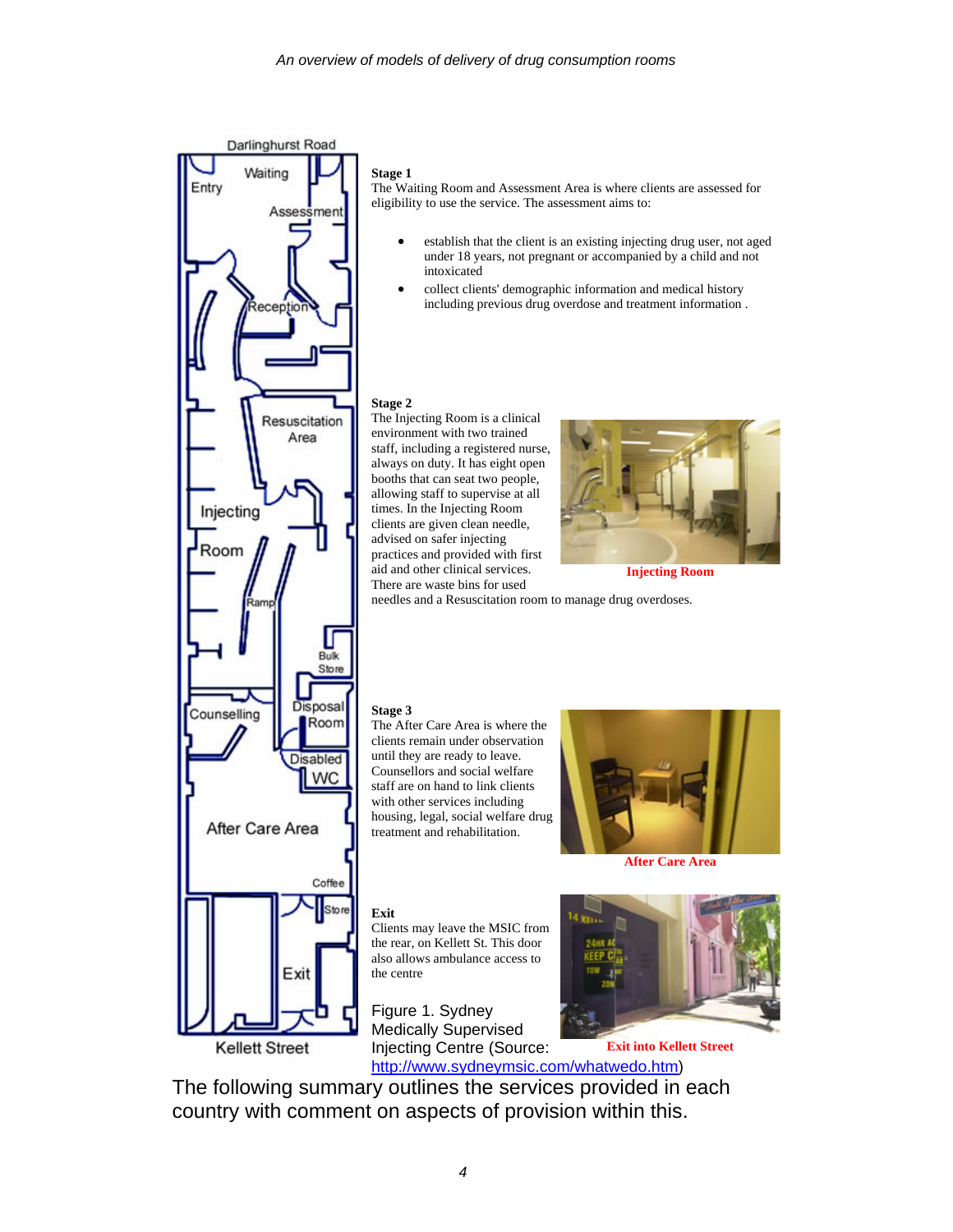# **3 Switzerland**

## *History and provision*

Switzerland is credited as being the site of the first contemporary DCR, established in 1986 within Berne. By 2003, 12 DCRs were operating in seven cities:

- Basle  $-2$
- $\bullet$  Berne 1
- $\bullet$  Biel  $-1$
- Geneva  $-1$
- Schaffhausen  $-1$
- $\bullet$  Solothurn  $-1$
- Zurich  $-5$ .

## *Objectives*

An assessment of the legality of DCRs (Schultz, 1989) gives one indication of the objectives of DCRs in Switzerland, stating that they do not violate Swiss drugs legislation if they "improve the hygienic conditions under which consumption takes place and provide medical supervision and no dealing takes place" (Hedrich, 2004: 15). In the late 1980s a prominent open drug scene developed in Zurich and, although there was concern about the large number of drug related deaths and a high prevalence of HIV among drug users, the objective of reducing public nuisance was considered to be as important as improving users' health (Eastus, 2000).

## *Target population*

Within Swiss DCRs, the target population has been defined as *Schwerstabhängige* (heavily addicted persons) who do not accept/take up other offers of help; long-term, hard-core injecting drug users (Eastus, 2000).

## *Permitted modes of drug use*

Although the main emphasis within DCRs in Switzerland is on injecting, since 2001 several facilities have been expanded to accommodate areas for drug inhalation (smoking). One-third of services now include provision for inhalation as well as injecting. A service visited by IWG members in 2005 also incorporated a hygienic stainless steel shelf that was provided for people to sniff powdered drugs (which can include heroin and cocaine). This was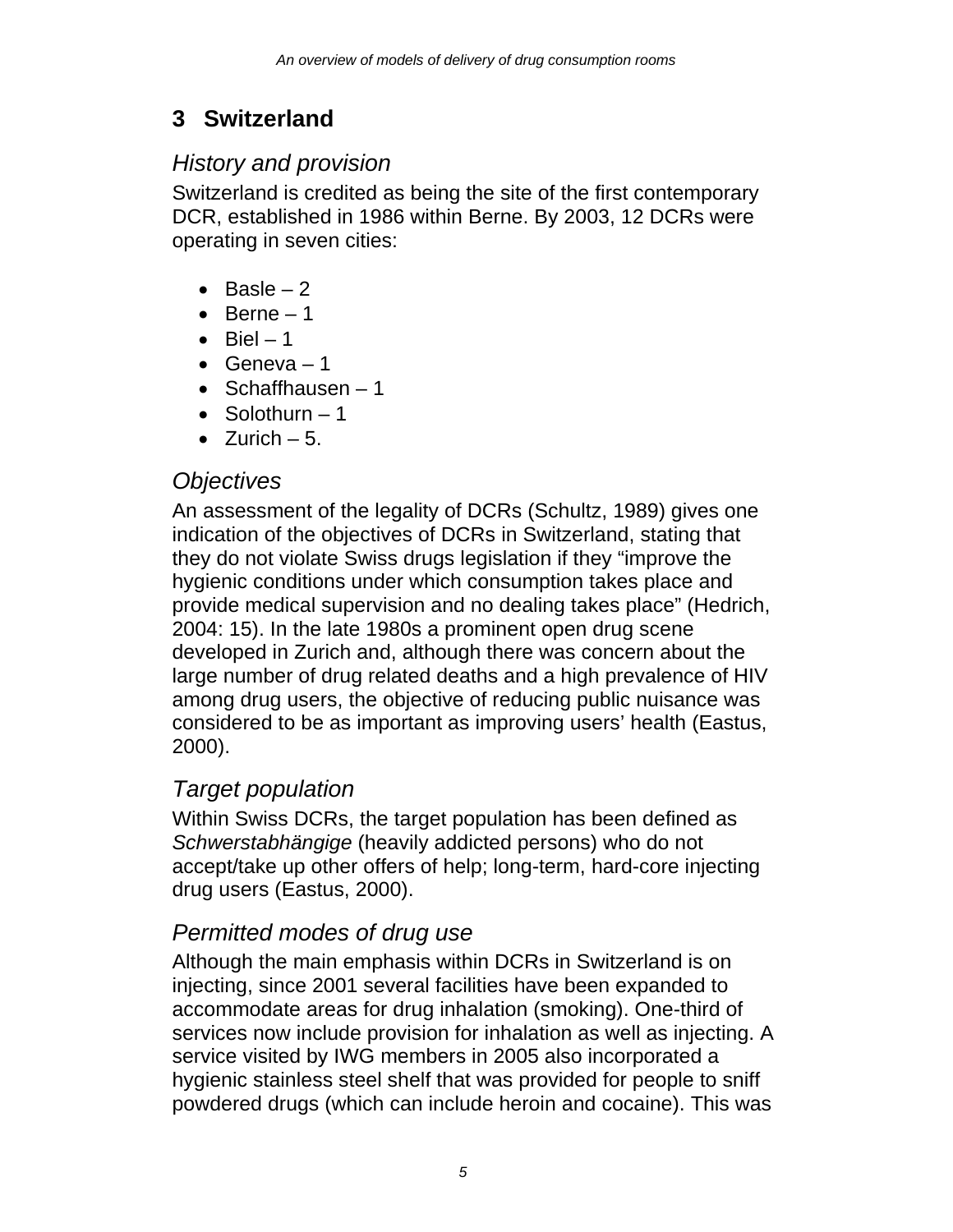provided because a) it allowed targeted promotion of sniffing as a safer alternative to injecting b) it contributed to reducing neighbourhood nuisance among those people who would use this route of administration.

## *Residency/restrictions*

DCRs have often been concerned to avoid a 'honeypot' effect whereby people beyond the local population are drawn into the locality of services and increase problems of nuisance within the area. In Switzerland, drug 'tourists' were perceived to be further exacerbating problems within Switzerland's open drug scenes – notably Zurich's 'needle park'. Consequently, services often have restrictions on eligibility based on residency or nationality. In Switzerland, most services control entry by the use of identity documents.

In Zurich, the service visited by IWG members is situated next to a police 'relocation centre'. People from outside of Zurich who use drugs in public spaces in the city are taken to the relocation centre for 24 hours and then returned to their city of origin. In this way, a policy of tolerance and social support is complemented by policies that minimise 'honeypot' effects.

#### *Access arrangements*

In order to gain access to services, systems usually have user passes, access cards or other registration arrangements. It is exceptional for services to allow free, unverified entry.

# **4 Germany**

## *History and provision*

Discussions concerning supervised injecting facilities in Germany began in the early 1990s and a legal appraisal in 1994 of their operation in Frankfurt led to their official introduction. By 2003, Germany had 25 supervised consumption facilities across 14 cities. Hanover and Saarbrücken have one DCR each. Frankfurt and Hamburg are the only two cities with more than one DCR. Nine cities have integrated consumption rooms into existing drugs services – Münster, Wuppertal, Essen, Cologne, Aachen, Dortmund, Bochum, Bonn and Bielefeld. In Berlin, a mobile consumption room became operational in October 2003, and two further fixed services are planned.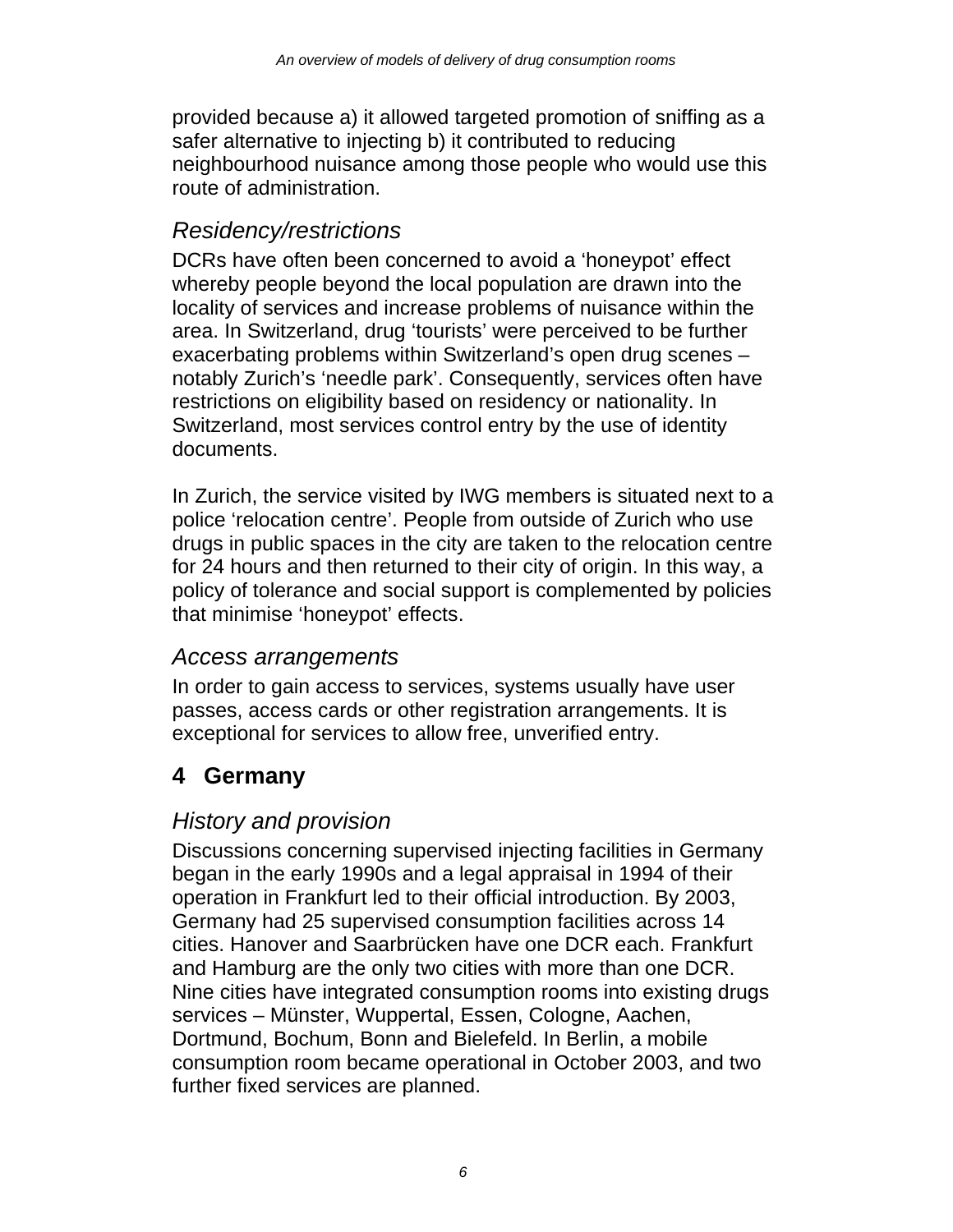## *Objectives*

The introduction of DCRs in Germany arose in response to open drug scenes in Hamburg and Frankfurt that were associated with unhygienic injecting, rapidly rising overdose emergencies and complaints about nuisance by residents and police. As such, DCRs in Germany developed to address this combination of health and public order problems.

## *Target population*

German DCRs target 'schwer erreichbare Betäubungsmittelabhängige' (hard-to-reach drug addicts) (Hedrich, 2004: 10) with a particular emphasis on drug injectors in open drug scenes.

## *Permitted modes of drug use*

Just under half of all DCRs in Germany are exclusively for people who inject. The remainder have provision for both injecting and inhalation.

## *Residency/restrictions*

Restrictions on who can attend vary across the country. Services in Frankfurt and some services in North Rhine-Westphalia place restrictions and require evidence of local residency demonstrated by identity documents.

#### *Access arrangements*

Some services in North Rhine-Westphalia limit use to a specified number of clients and issue user cards to ensure that users are local residents. Where consumption facilities are distant from drug markets, the cards also provide a guarantee of immunity from prosecution for drug possession on the way to the service.

German DCRs are legally required to meet minimum standards (see box below). Points of note are the necessity of providing a range of ancillary services including abstinence-oriented treatment and the requirement to exclude first time or occasional users. Although stand-alone services can be quite successful at referring people to further services, integrated services would seem likely to have an in-built advantage in promoting engagement with other health and welfare services. In addition, decisions about the degree to which other services are directly available are likely to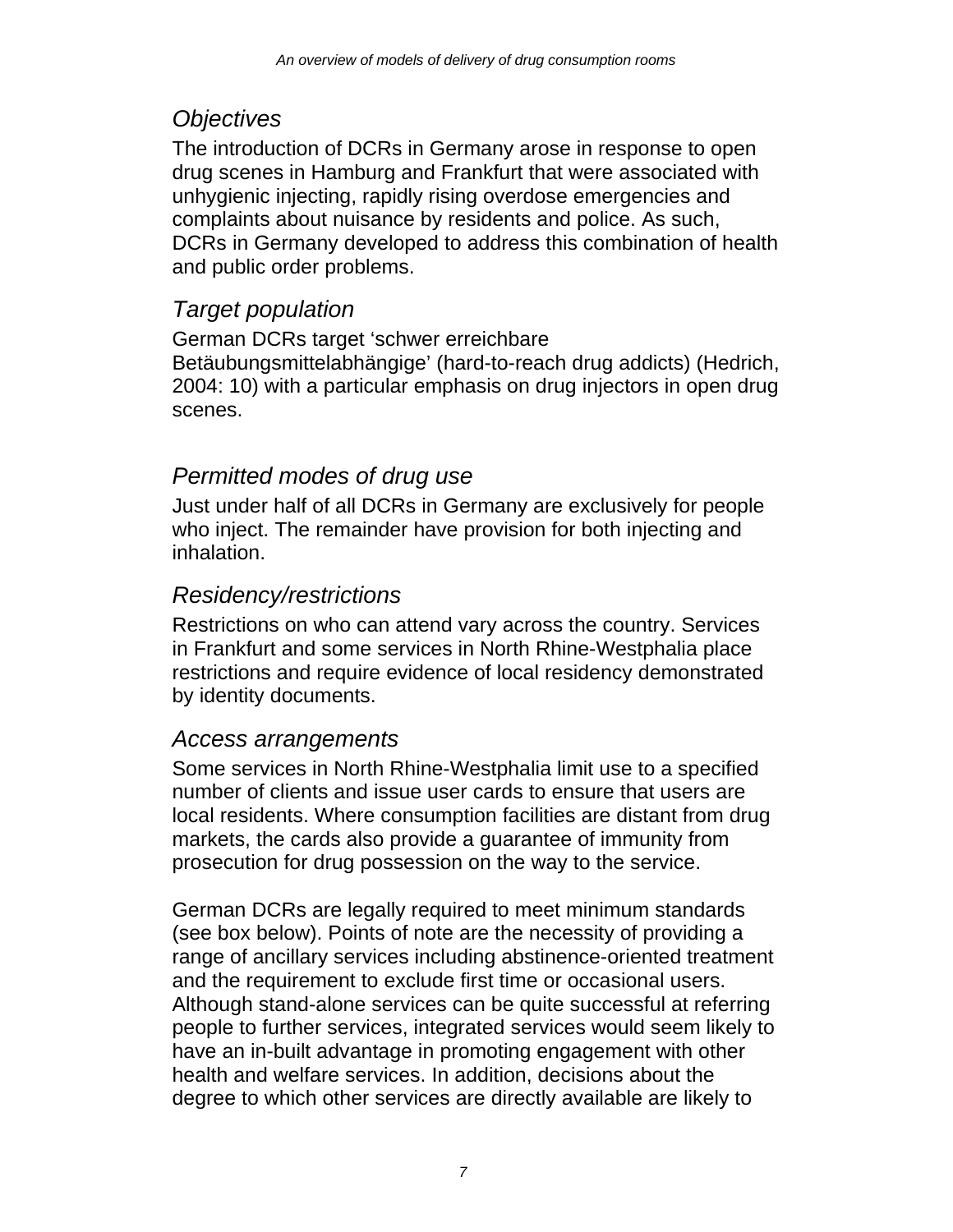have a considerable impact on the range and extent of outcomes. Besides general drug treatment, including opioid substitution and abstinence-oriented approaches, options exist to promote services in line with other priorities such as hepatitis B immunisation and hepatitis C testing.

Decisions about whether to include new or occasional injectors involve difficult judgements. Recent evidence of the high incidence rate for hepatitis C infection among injecting drug users in the UK (Judd *et al*., 2005) means that early engagement may provide opportunities for health promotion and early intervention among novice injectors. On the other hand, there is a risk of consolidating an identity as an injecting drug user and reinforcing inclusion within social networks of injectors for people whose injecting may otherwise be relatively transient. Existing research does not comment usefully on the impact of DCRs on people's injecting 'careers' and this remains an area that warrants further research. For practitioners, judgements about whether someone who is demonstrably unable to inject properly but intent on doing so is an especially challenging ethical dilemma; its management would require clear guidance within any service.

**Legally required minimum standards of consumption rooms in Germany** 

German narcotics law (§ 10a BtMG) sets out 10 minimum standards to ensure the safety of drug users and adequate supervision of the consumption of drugs. Statutory orders at Lander level must meet these standards, which are related to health, public order and administrative issues:

1 appropriate equipment of the premises;

2 arrangements to ensure immediate provision of medical emergency care;

3 medical counselling and assistance for the purpose of risk minimisation in the use of narcotic drugs brought by the drug-addicted person;

4 referral of these persons to abstinence-oriented follow-up counselling and therapy services;

5 measures to prevent criminal offences under the Narcotics Act from being committed in drug consumption rooms, other than the possession of drugs for personal use in insignificant quantities;

6 cooperation with local authorities responsible for public order and safety required to prevent, to the greatest possible extent, any criminal offences from being committed in the immediate surroundings of the drug consumption rooms;

7 a precise definition of the group of persons entitled to use drug consumption rooms, specifically as regards their age, the type of narcotic drug they may bring with them and consumption patterns; obvious first-time or occasional users are to be excluded from using these rooms;

8 documentation and evaluation of the work done in consumption rooms;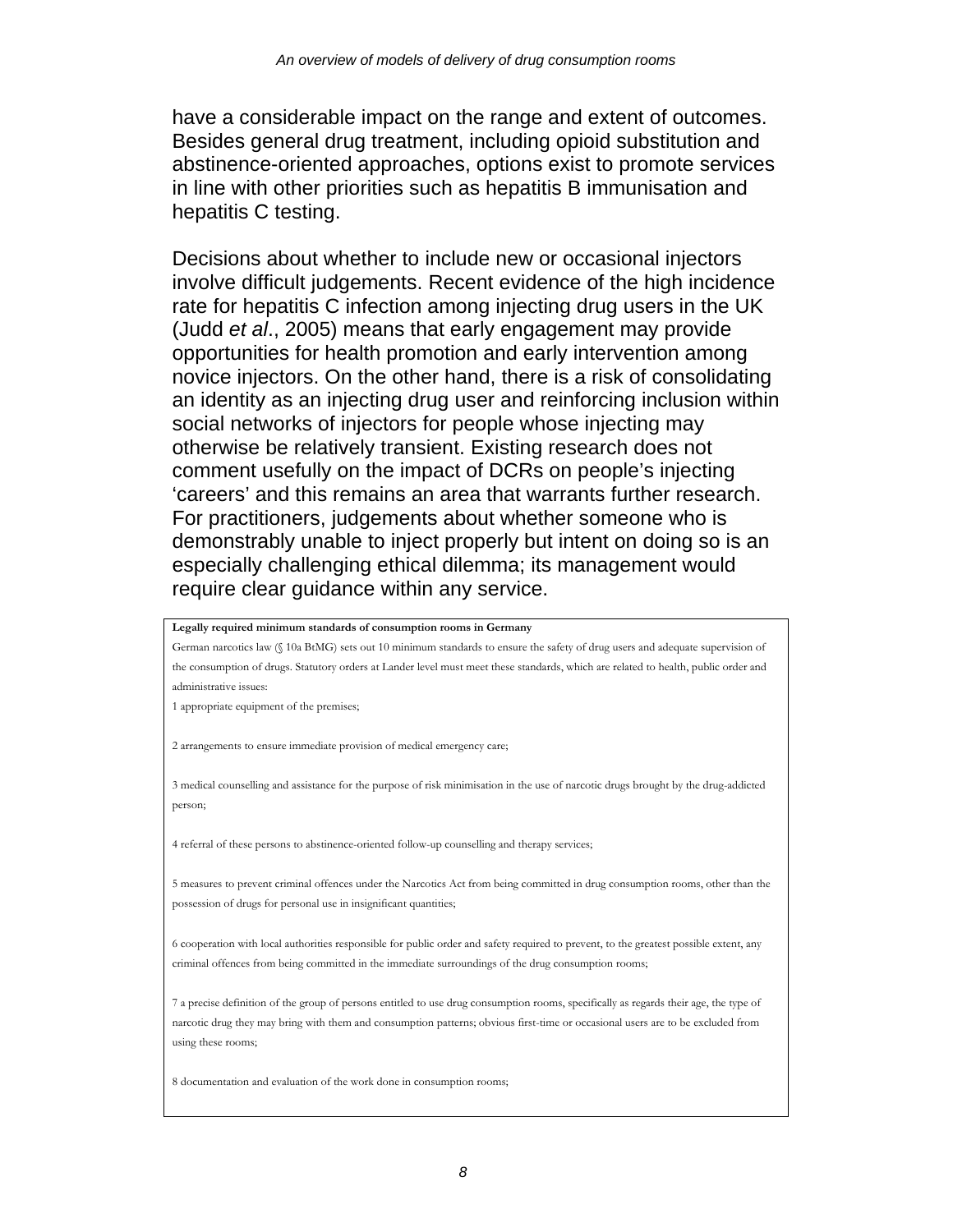```
9 continuous presence of a sufficient number of reliable staff whose professional training qualifies them to comply with the 
requirements mentioned in numbers 1 to 7; and 
10 appointment of a qualified person who shall be responsible for compliance with the requirements mentioned in numbers 1 to 9 
(…). 
                                                                                                                 (Hedrich, 2004: 17).
```
# **5 The Netherlands**

#### *History and provision*

In the Netherlands, DCRs were first set up in 1990 within a churchoperated service – Pauluskerk – in Rotterdam but did not become a regular part of the services until 1994. Official consumption rooms became feasible after legal guidelines were issued in 1996.

By 2004, 22 rooms existed in 12 cities: Amsterdam (3), Apeldoorn (1), Arnhem (2), den Hertogenbosch (1), Deventer (1), Eindhoven (2), Groningen (1), Heerlen (1), Maastricht (1), Rotterdam (7), Utrecht (1) and Venlo (1).

## *Objectives*

Although they have health and social welfare objectives, DCRs in the Netherlands have a particular emphasis on nuisance reduction and are highly targeted towards homeless and transient subpopulations such as immigrants and sex workers. The declining number of people who inject – indicated by the rising average age among treatment and survey samples – coupled with relatively low rates of overdose mean that, although there is consideration for health and welfare, the Netherlands places more emphasis than any other country on nuisance reduction. Typically services have 25–30 registered attenders who are from among the most marginalised drug users in each locality.

## *Target population*

Target populations within the Netherlands have been variously defined as: 'problematic street drug users', i.e. long-term addicts, characterised by use on the street, disorderly behaviour and poor physical state (Schatz and Wolf, 2002); 'chronic hard drug users that are not motivated for treatment' (NDM, 2002: 92); and 'adult street drug users with a reputation for nuisance' (Wolf *et al*., 2003).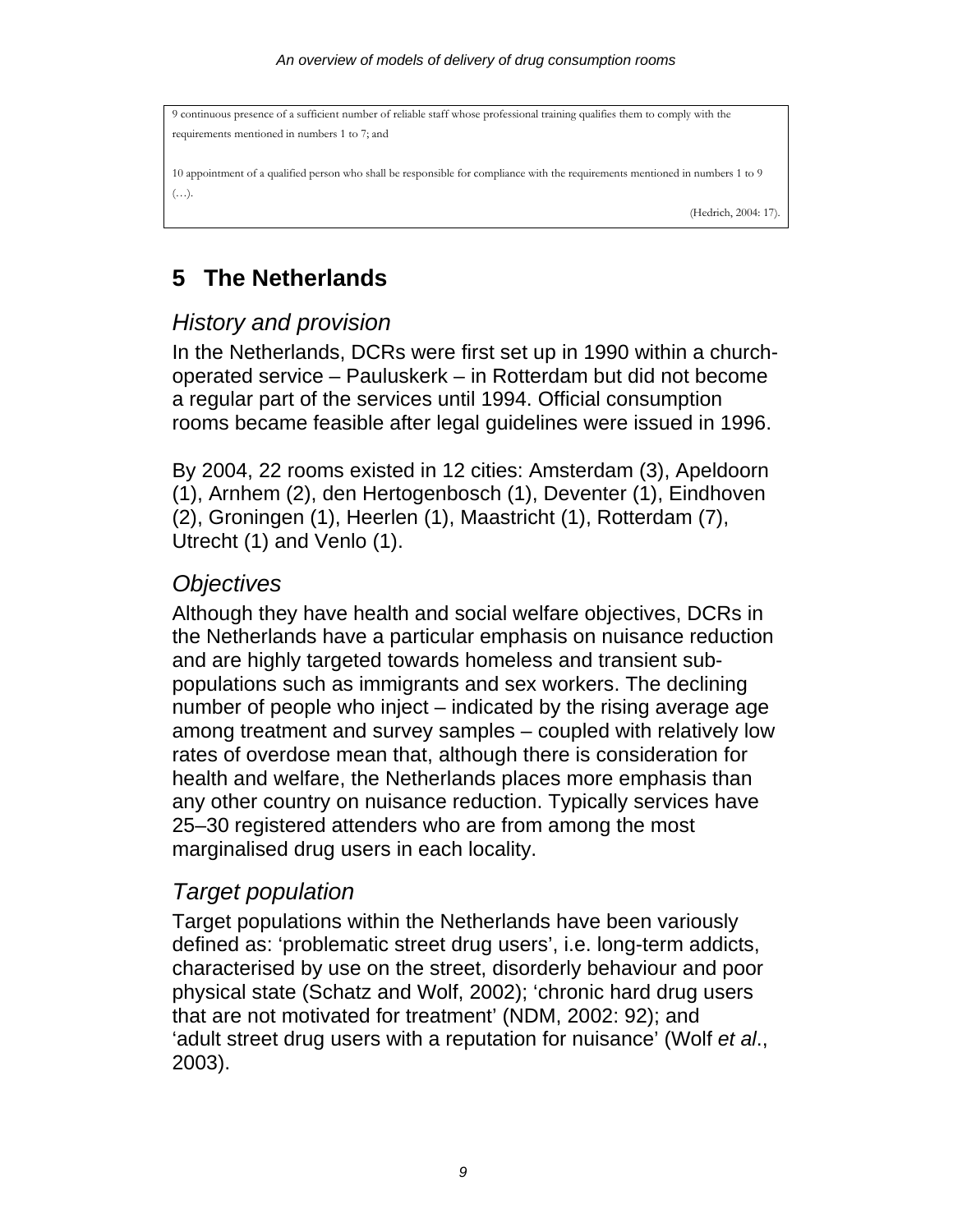# *Permitted modes of drug use*

Consistent with their declining rates of injecting, all Dutch services accommodate both people who use injection and those who use inhalation although, in common with services elsewhere, considerable efforts are made to separate people who inject from those who primarily inhale/smoke with distinct injecting and smoking rooms. There are no services that are exclusively for injecting. Some services discourage the more intensive form of use of crack cocaine by 'piping' and instead promote crack 'chasing', which gives a more prolonged and moderated experience that may be more economical and less hazardous to health (personal communication – Theo van Dam).

The IWG's visits to DCRs in Holland, Germany and Switzerland clarified the strenuous efforts that are generally made to deter people who smoke heroin or cocaine from beginning to inject. This transition was reported rarely and, where it happens, was usually subject to considerable concern, with careful assessment and educational input from staff – sometimes over a period of several weeks (see Solai *et al*. (2006) for further discussion of how potential injectors can be managed ethically within DCRs). DCRs appear to present uniquely high quality opportunities to promote transitions away from injecting (see Hunt *et al*. 1999 for an extended discussion). Any implementation in the UK might usefully consider whether or how this objective might best be enabled.

In the course of their visits to DCRs that permitted smoking of heroin and crack, IWG members were struck by the effectiveness of services for engaging black drug users and other visible minorities. A large proportion of service users appeared to come from minority ethnic groups and this may have relevance to debates within the UK about effective strategies for engaging a) stimulant users; and b) members of black and other minority ethnic communities.

#### *Residency/restrictions*

The Netherlands has experienced considerable problems with drug 'tourism'. The majority of services serve a limited target group of 'chronic addicts' from a specific local area; the user must register with the municipality or local drugs agency and be a legal resident of the Netherlands. One consumption room is reserved for people who originate from outside of the Netherlands. Entry criteria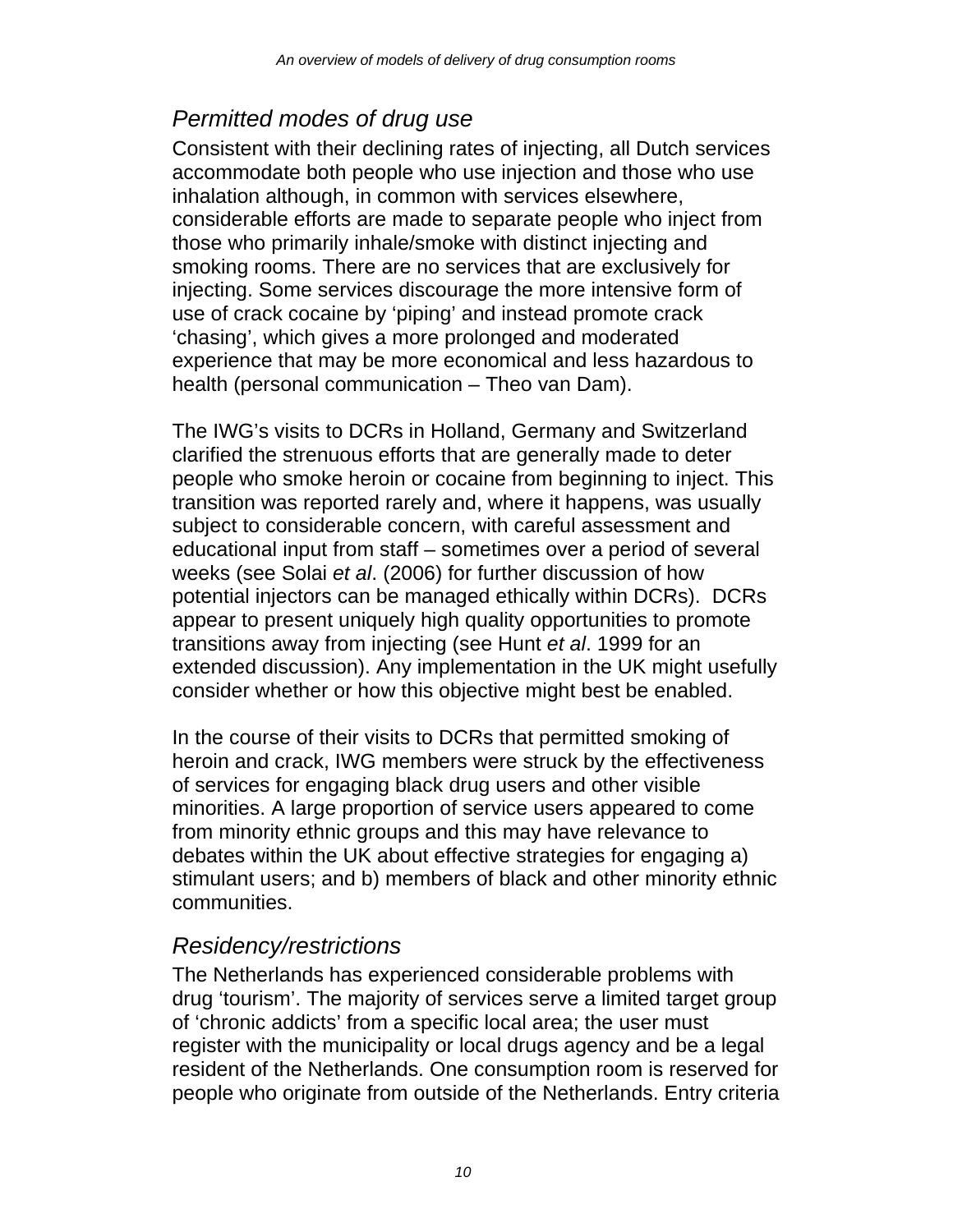for this service are: long-term addiction; use on the streets resulting in disorderly behaviour; and poor physical state (personal communication – Eberhard Schatz).

#### *Access arrangements*

The official registration process includes checks by police; contracts for use of the rooms are closed and admission permits ('user cards') issued. The total number of user cards per consumption room is limited to prevent overcrowding. If users do not make use of the room for several weeks, their user card is revoked.

# **6 Spain**

## *History and provision*

Spain has just three services serving population centres in Madrid, Barcelona and Bilbao. Uniquely, the Madrid service, which was established near a large open drugs scene in 2000, is continuously open 24 hours a day. In Barcelona, the service was initially provided within a mobile service for four hours daily on weekdays but has now been replaced with a fixed site service. Spanish DCRs have been developed on an integrated model with other health and social services.

#### *Objectives*

Spain's DCRs were developed in response to high rates of overdose and poor access to healthcare more generally. The timing of their development corresponds with a widespread shift towards harm reduction approaches across Spain that was heralded by high rates of HIV. However, this is not cited as a specific driver for the development of services.

#### *Target population*

Socially excluded injecting drug users, high-risk groups, homeless drug users (Hedrich, 2004).

#### *Permitted modes of drug use*

Injecting only.

*Residency/restrictions*  None.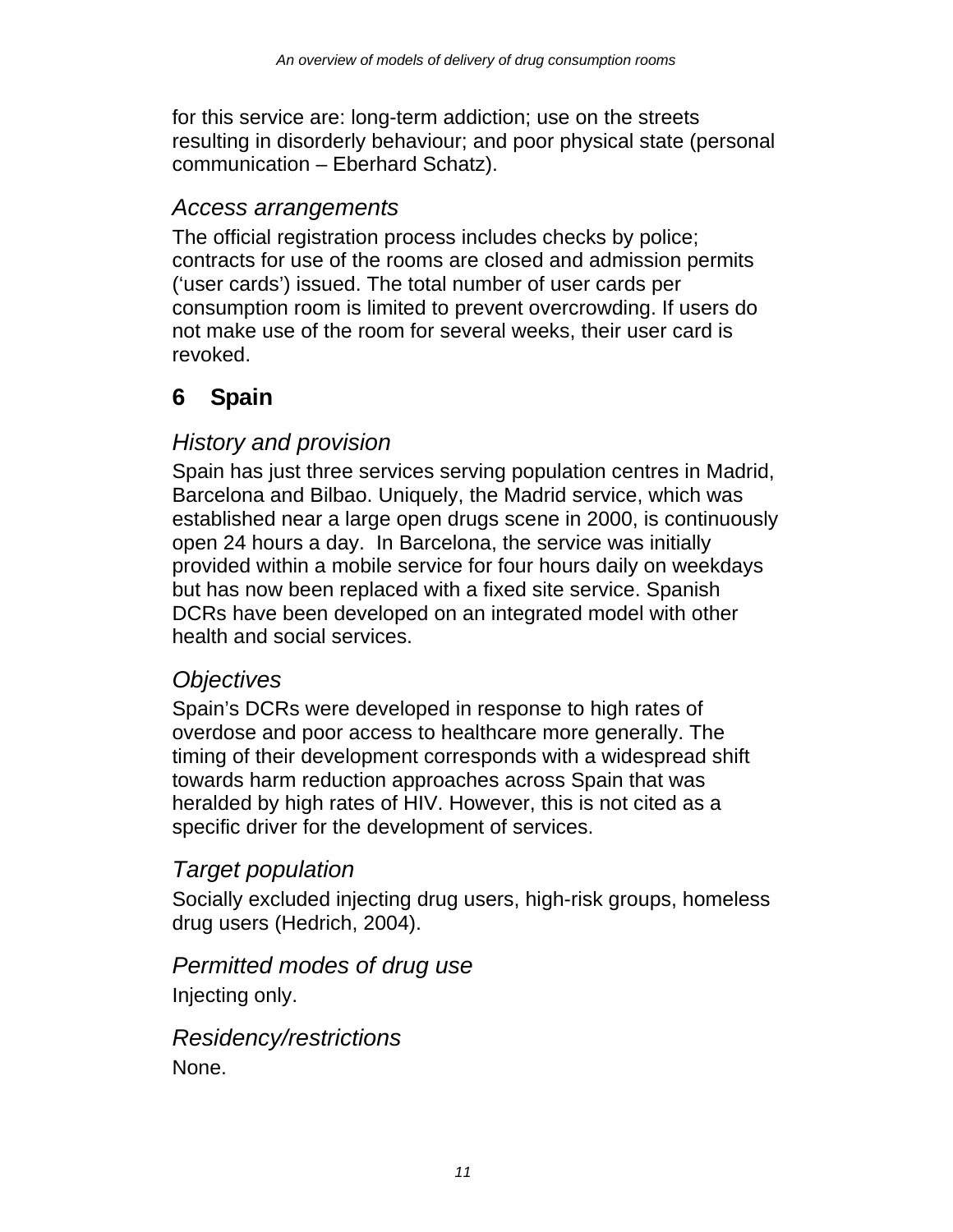#### *Access arrangements*

The client registration system is the same as in other health services: at their first visit, clients are allocated a unique number by which they can be identified at subsequent visits.

# **7 Australia**

## *History and provision*

Australia has a single specialised DCR that was established in 2001 under legislation that enabled the service to be set up as part of a scientific study – Sydney's MSIC. Although DCRs have been considered in other cities, such as Melbourne (Fry and Testro, 2000), no other services are currently available. Nevertheless, Sydney's service has recently received an extension, permitting it to continue to operate now that its original evaluation is complete.

#### *Objectives*

The Sydney MSIC was established in the Kings Cross area of Sydney, which had a quasi-open drug scene characterised by public injecting and the use of short let hotel rooms, which people used for administering injections – a form of illegal shooting gallery. Additionally, Australia's DCR was established as a response to rapidly escalating rates of heroin overdose and concern about rates of hepatitis C among Australian injecting drug users (IDUs).

## *Target population*

The Sydney MSIC targets drug users who inject in public places and/or alone; hidden intravenous drug users, i.e. those not in contact with services; and injecting drug users in the Kings Cross area (Kimber and van Beek, 2002).

Eligibility criteria require that clients should:

- be 18 years of age or over,
- have injected illicit drugs previously,
- not be known to be or obviously pregnant,
- not be accompanied by children and,
- not be intoxicated (alcohol or other drugs).

(Sydney MSIC, 2002)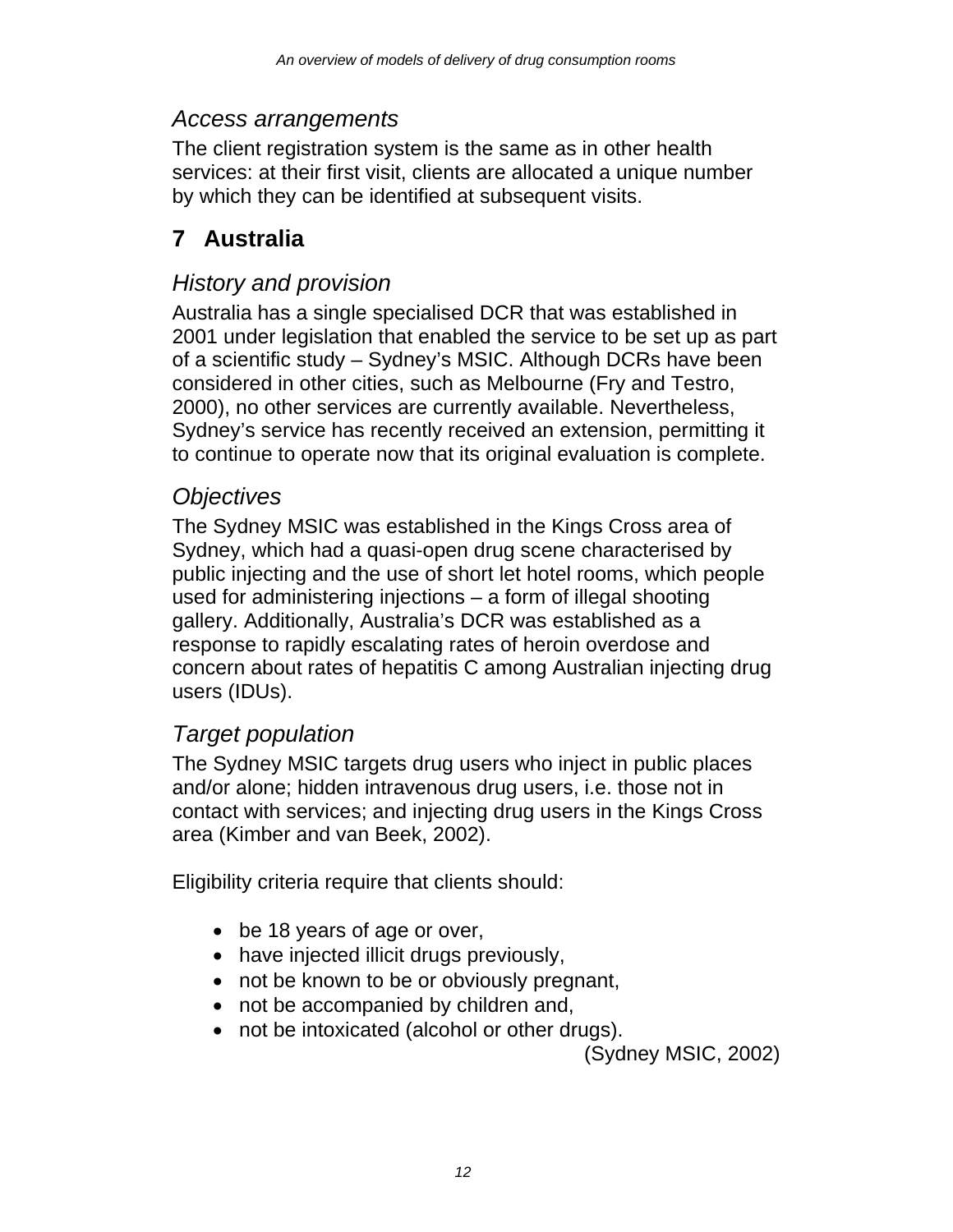## *Permitted modes of drug use*

Heroin in Australia is in the white, hydrochloride form and is poorly suited for smoking. Injecting is very much the predominant form of heroin use and amphetamine/speed is also mainly injected, although smokable methamphetamine is occasionally available. Consequently, as its name suggests, the Sydney MSIC only accommodates injecting.

#### *Residency/restrictions*

None. However, the MSIC evaluation examined whether drug users were attracted to the service from other areas.

#### *Access arrangements*

Clients are registered anonymously and receive a user code to identify them at subsequent visits.

## **8 Canada**

## *History and provision*

Canada has a supervised injecting site (SIS) delivered from two premises within Vancouver, which operate on the basis of an exemption from the Canadian Controlled Drugs and Substances Act. In common with the Sydney MSIC, this operates as a scientific research pilot project.

#### *Objectives*

Vancouver's SIS was developed as part of the city's 'four pillars' approach to drug related harm and, in particular, the high rates of HIV infection and hepatitis C in Vancouver (associated with the rapid influx of cocaine into the city's drug scene) and high levels of overdose. Vancouver's Lower Eastside – the location of the SIS – also has an open drug scene and correspondingly high levels of public nuisance.

#### *Target population*

Marginalised drug users who cannot be reached by traditional means (City of Vancouver, 2003).

Eligibility criteria are that participants:

• have a previous history of injection drug use,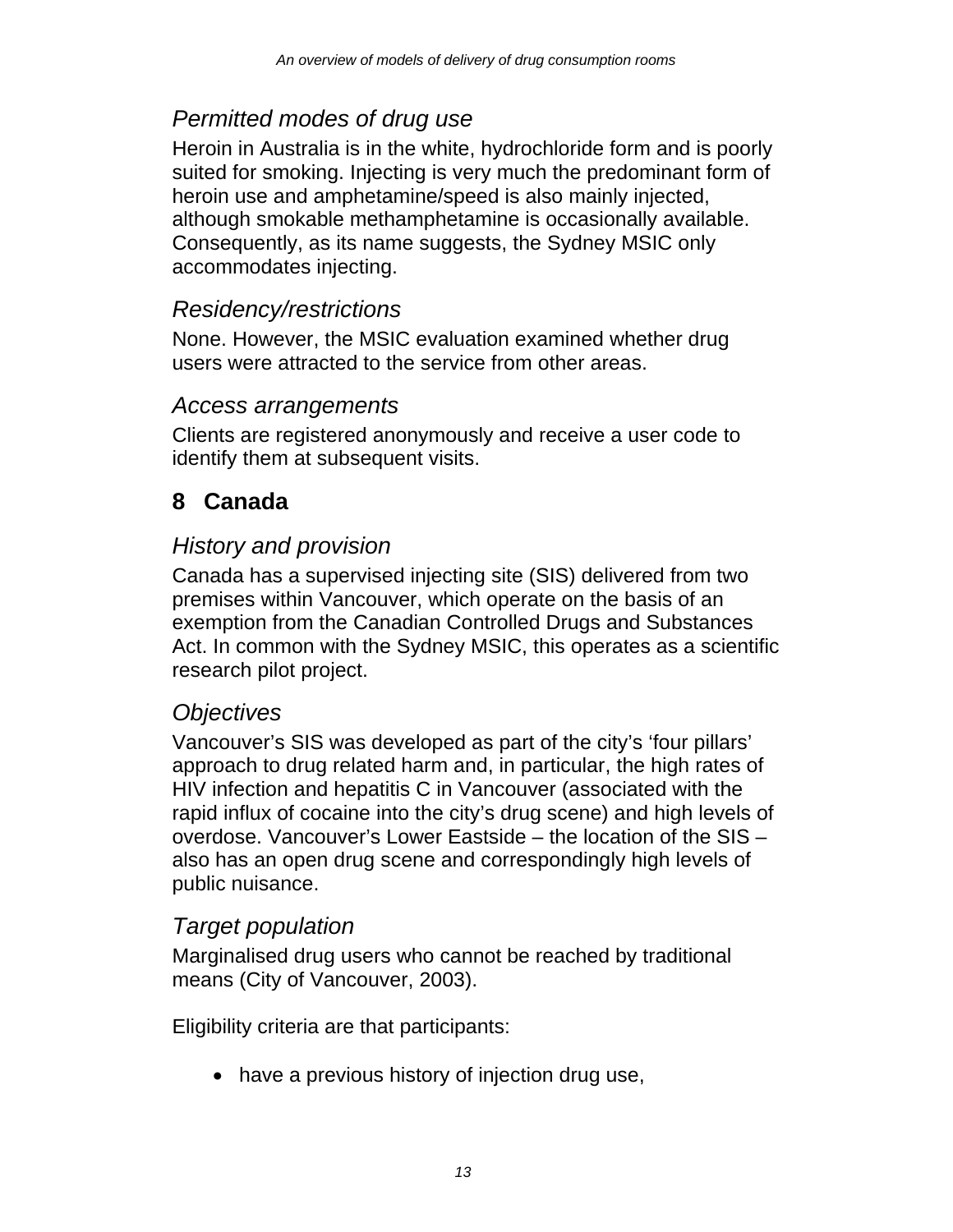- are willing to sign a user agreement, release and consent form,
- are willing to adhere to the SIS code of conduct,
- are not accompanied by children under their care,
- are not exhibiting aggressive behaviour, and
- are not overtly intoxicated (alcohol and other drugs).

(Vancouver Coastal Health, 2004)

#### *Permitted modes of drug use*

Injecting.

#### *Residency/restrictions*

No exclusion criteria.

#### *Access arrangements*

Vancouver's SIS exists as a scientific research pilot project. Initial attendance includes assessment of eligibility and recruitment into the study. Subsequent access is permitted on presentation of the person's study identifier.

## **9 Norway**

After a two-year preparation process, Norway opened a DCR in Oslo on 2<sup>nd</sup> February 2005. It will be evaluated by personnel from Oslo University (personal communication – Joergen Kjaer) and the politics of its establishment have been described by Skretting (2006).

## **10 Luxembourg**

Luxembourg has recently opened a DCR. However, no evaluation data is expected until 2006. $<sup>1</sup>$ </sup>

## **11 Discussion**

This paper has summarised the main features of existing DCRs around the world to allow consideration of the way in which models of delivery elsewhere might apply to the UK context, and to explore the implications of different types of service.

Any eventual provision should reflect need. An accompanying paper (Hunt, 2006, IWG Paper A) has assessed need in relation to the problems relating to both the health and well-being of IDUs and

 $\overline{a}$ <sup>1</sup> See EMCDDA report at

http://eddra.emcdda.eu.int/eddra/plsql/ShowQuest?Prog\_ID=4056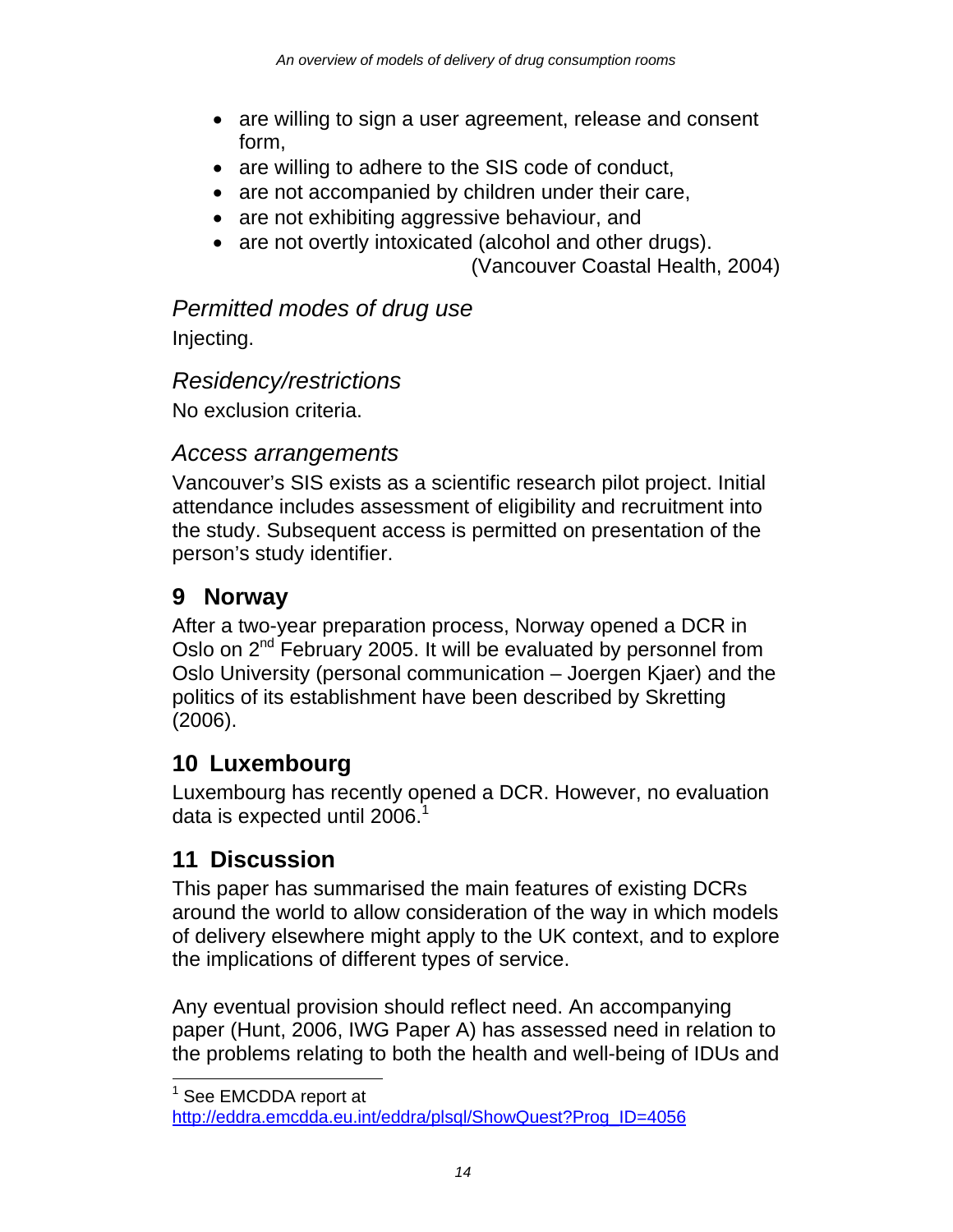public nuisance dimensions that are typically addressed by DCRs. Within the UK, there is evidence of need – in the sense of capacity to benefit – in each of these main areas. This evidence is particularly robust with regard to overdose, blood-borne infections and other problems associated with injecting hygiene. The opportunities that DCRs provide for delivering detailed and individually tailored advice about risk reduction and injecting hygiene have no parallels within existing UK drug services. Given that many of the UK's most marginalised and problematic drug users remain out of contact with treatment services, there is also marked need with regard to the extent that DCRs might facilitate referral to drug treatment and other health and social services. Our understanding of need at the local level has many imperfections. Nevertheless, it appears that some parts of the UK have higher levels of injecting, drug related mortality and morbidity and street drug use – often associated with homelessness and poverty (for example Brighton or Camden), indicating that need is uneven.

Our understanding of the extent of public nuisance problems in the UK is more limited. However, research commissioned by JRF (Taylor *et al*., 2005; Hunt *et al*., forthcoming) provides evidence that public injecting is commonplace and has considerable community impact.

Furthermore, we have some indications of the likely level of 'want' or demand for DCRs among UK needle exchange users from a sample of 398 needle exchange clients from Glasgow, Leeds and London, in which 21% said they would make 'occasional' use of a 'safer injecting room', 24% thought they would do so 'often' and 32% thought they would 'always' use one, if available (Hunt *et al*. forthcoming). This suggests that DCRs are likely to be used by a substantial proportion of the target population.

Currently, we have less understanding of how utilisation might be influenced either by different models of service provision or different rules for service users. The introduction of DCRs elsewhere has sometimes been preceded by studies that have investigated the likely impact of different rules and conditions on uptake and potential impact (e.g. Fry and Testro, 2000). Similar work would be desirable in the UK should the decision to implement one or more DCRs be taken here.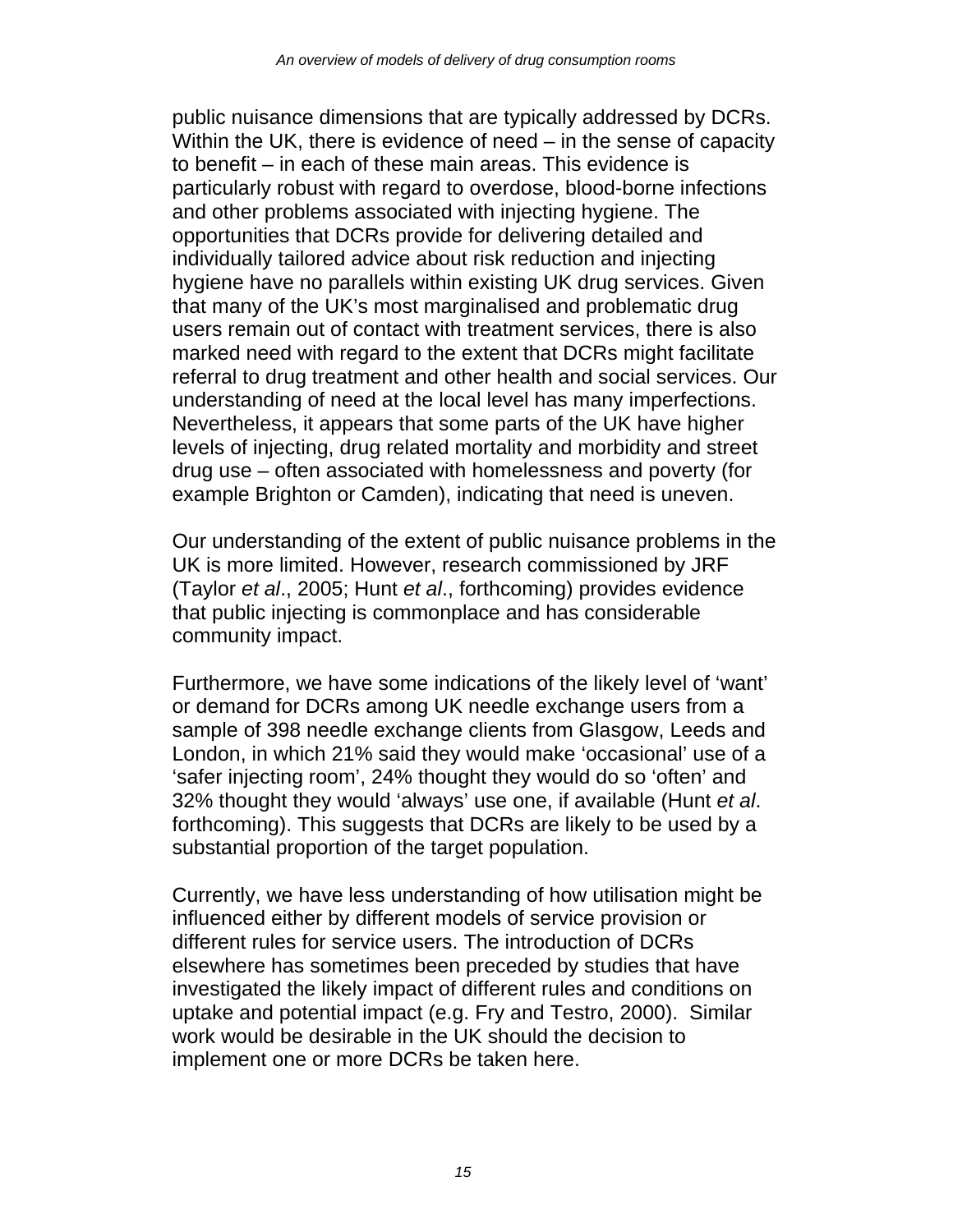As has already been noted, the cardinal choice to be made is between 'integrated' or 'specialised' models of DCR. Australia and Canada have opted for models that are based on isolated 'demonstration' projects involving specialised DCRs, whereas European services tend to be smaller and more likely to operate across multiple sites within any given city or town. Some European services are specialised, in the sense that they have a very specific target population, e.g. the Dutch service that exclusively targets a small number of non-Netherlands drug users. However, such services are quite distinct from the Canadian and Australian demonstration projects that have specifically been established under legislation as scientific studies. It therefore makes some sense to consider a basic choice between the Canadian/Australian and European models.

The main distinctions arise with regard to cost, context and integration. The Australian MSIC operating costs for one year between May 2001 and April 2002 were \$AUS 1,995,784 (MSIC Evaluation Committee, 2003: 214). The annual costs of the Canadian SIS trial is \$CAN 2.5m, although this also includes the evaluation expenses (City of Vancouver, 2003). Cost data on European services on an integrated model is less readily available. Nevertheless, the marginal cost of extending a service to include supervised consumption facilities seems likely to be much less than those arising from a specialised project that is developed from scratch, as some building and administration costs would be shared and there may also be opportunities for more efficient use of personnel. For example, funding for one of the services visited by IWG members in Frankfurt was originally just €500–600,000 per annum. It also seems noteworthy that the Frankfurt service was originally supported by the Chamber of Commerce, as it was generally recognised that the drug problem was intractable – and could only be temporarily displaced rather than eradicated – and that this approach was likely to be the least-worst option for business. This suggests that although conventional treatment funding routes through the NTA might be an obvious vehicle for funding, DCRs might also attract funding from other channels that are not routinely considered – especially in situations where anticipated reductions in nuisance might benefit business, e.g. in London with the forthcoming Olympic developments for 2012.

Within the UK, the national network of drug services providing a mixture of low-threshold and structured treatment in almost every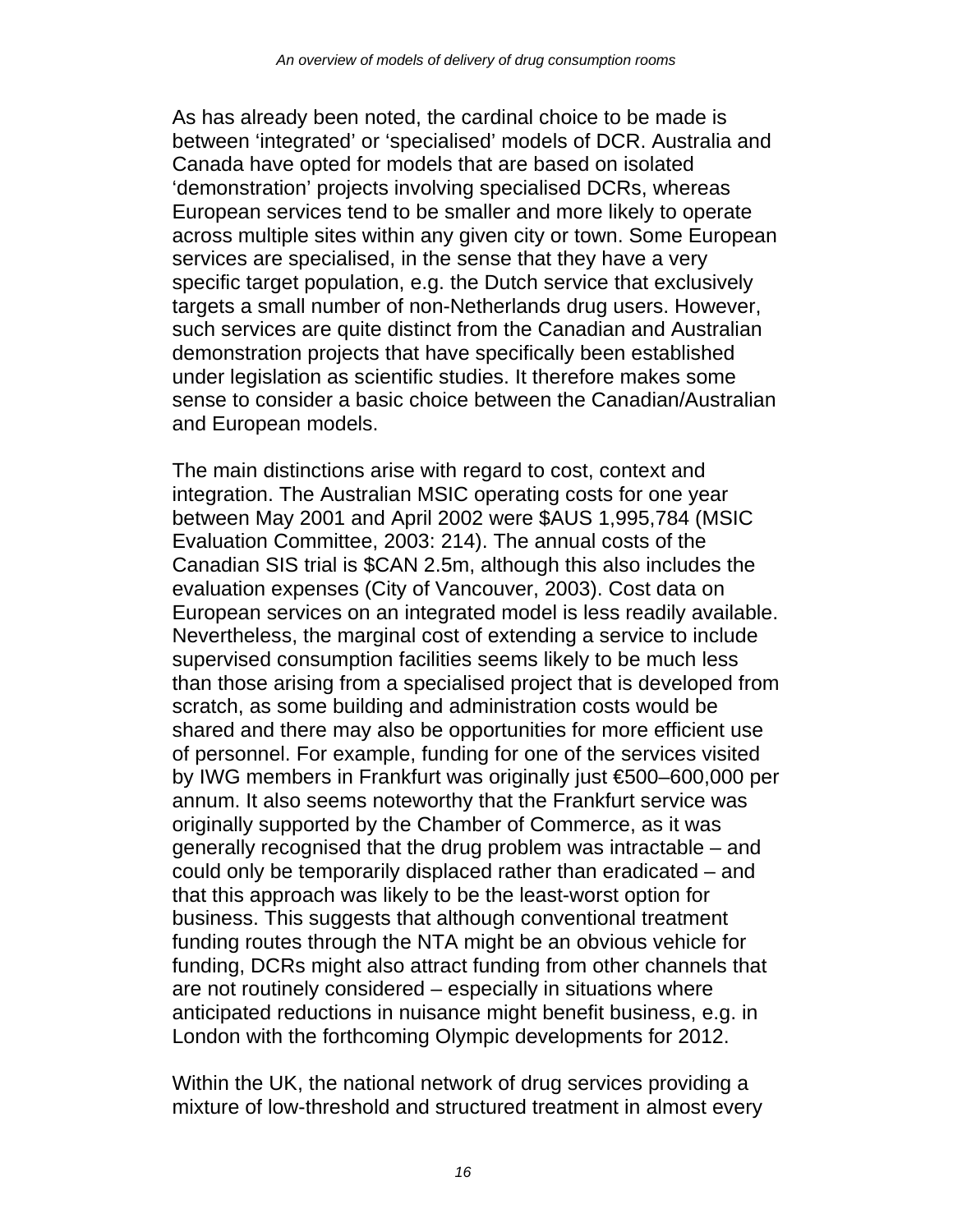local authority area would seem to offer good prospects for integrating DCRs alongside existing services in a similar way to other European practice. It is also of note that, to promote staff retention and development and avoid 'burnout', measures have been put in place within the Sydney MSIC to enable staff to rotate through other clinical services (personal communication – Ingrid van Beek). Such measures may be easier within integrated services. Decisions that influence cost are of considerable significance as these directly shape the eventual costeffectiveness of any health and public order gains that may be derived.

Regarding context, the Sydney and Vancouver services were developed in response to public health crises, particularly concerning overdose and, to a lesser extent, blood-borne infections, which were highly concentrated within a restricted area within major cities in which public nuisance was also high. These were accompanied by a high degree of public and media attention in each area, which resulted in each area being perceived as having a marked social problem. Although there are signs that some localities share aspects of these features within the UK there seem to be no clear parallels with these cities (the public debate within Camden involving community members and the local council may be something of an exception to this). In general, the problems with drug users' health and well-being in the UK appear to arise in a way that is much more distributed around the country, suggesting that it is important to consider models that might readily be adapted to the needs of a number of cities and larger towns around the country.

Under the auspices of the NTA, the UK has made substantial efforts to increase treatment participation in recent years, with considerable success. Nevertheless, efforts have targeted those who become involved in the criminal justice system and a large number of injecting and 'class A' drug users remain outside of treatment. These include marginalised and vulnerable drug users who do not offend or are otherwise outside of the criminal justice system. The health gains that may arise for this group purely from using DCRs without using any other services seem unlikely to be trivial. However, the further potential for DCRs to offer an important alternative route into treatment, general health and social services seems considerable and may be influenced by any eventual service model that is adopted.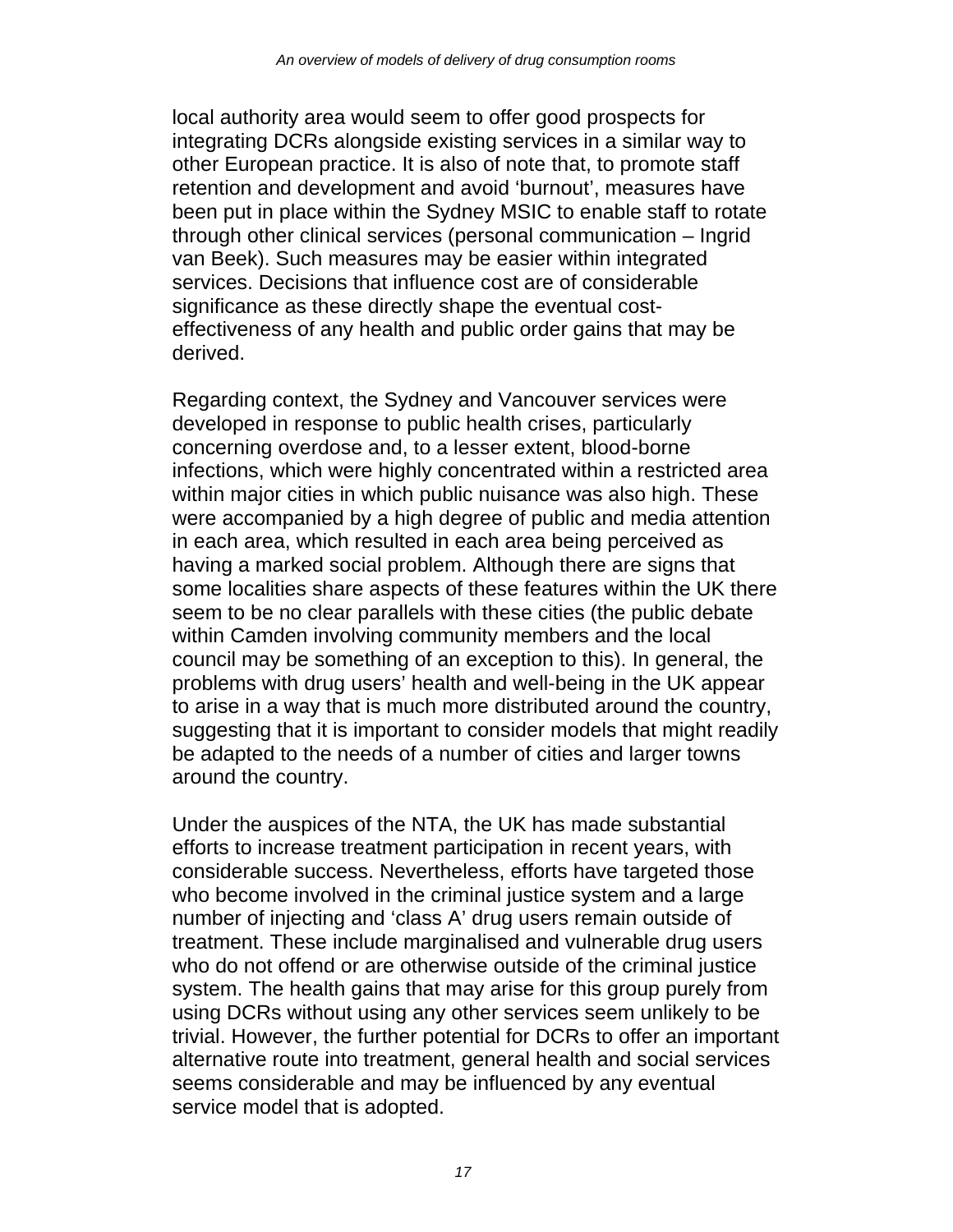In light of the encouraging evidence seen by the IWG during visits to European services, it seems particularly worthwhile to consider whether DCRs can make a useful contribution within efforts to engage stimulant users, black and minority ethnic drug users and the homeless; of which each group seemed well-represented within services visited by the IWG.

Evaluations that allow direct comparisons of the relative effectiveness of specialised DCRs compared to integrated services are not available and it is evident that the Sydney MSIC has been effective at generating many referrals into other services. Nevertheless, common sense suggests that such referrals could best be facilitated within integrated services where different services exist under one roof and there are heightened opportunities to encourage the use of services, such as substitute prescribing, structured counselling, day programmes or detoxification.

Taken together, the issues relating to cost, context and integration point to the desirability of 'integrated' models of DCR within any UK implementation. These would be likely to have lower unit costs, and correspondingly greater cost-effectiveness, along with good prospects for integration within existing local services.

Two further issues, arising directly out of the UK context, warrant specific discussion – mobile services and homeless hostel provision. Internationally, there have been occasional examples of mobile DCRs within Berlin and, transiently, in Spain. In Cardiff, Wales, there is currently consideration given to providing a mobile DCR in order to enhance drug users' health and reduce public injecting (BBC 2004). Not only do mobile services avoid some of the costs of fixed sites but also they may be a way of reducing some of the potential problems with planning permission that can arise. This is a specific consideration in Cardiff, where community resistance is anticipated (personal communication – Carl Chapple). Mobile services therefore warrant consideration, with regard both to costs and effectiveness, but also as a possible way of managing community concerns – anticipated to be the subject of a later report.

Part of the debate concerning DCRs in the UK has particularly involved services in hostels for the homeless. Legal and ethical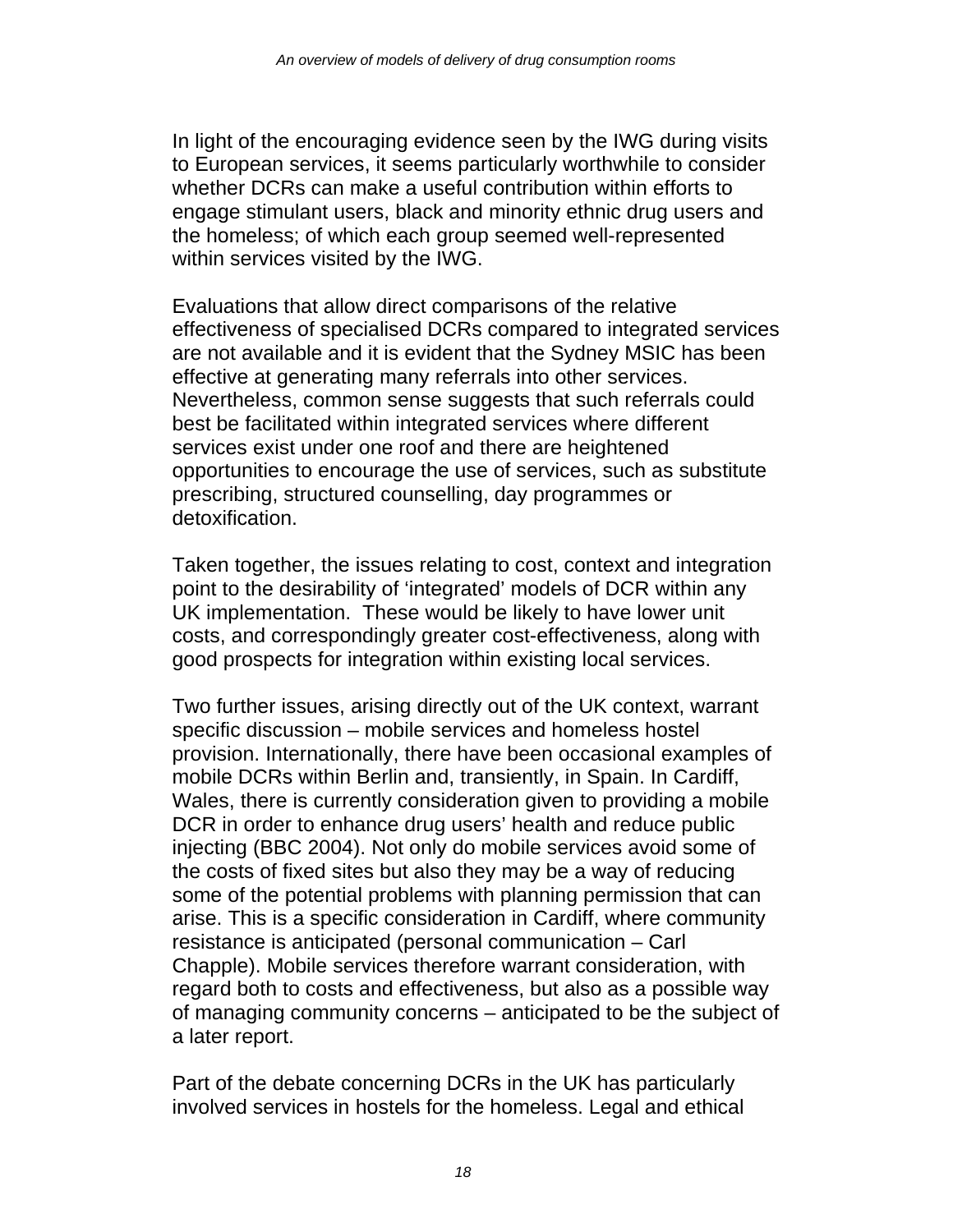issues have repeatedly arisen for staff working in these settings as their client group includes many injecting drug users. A dilemma arises because confusion about the interpretation of section 8 of the Misuse of Drugs Act means that staff sometimes require hostel residents to go into public settings to inject where risk and nuisance is increased, even though they feel that their duty of care would oblige them to provide a degree of supervision for clients who are injecting. Kevin Flemen (personal correspondence) has described a model for hostel provision in the UK in which: the client uses in his/her room; a worker is on-site and monitors the risk of overdose; workers are competent to offer harm reduction advice and information; and emergency call facilities exist. Given that many IDUs reside in hostel settings and that this dilemma commonly arises for hostel staff, there is a case for more extensive consideration of ways in which hostel services might be included within any UK provision and the operational and practice issues which such proposals imply.

## **12 Conclusions**

Anticipating an eventual evaluation, the discussion here points to the importance of the two main dimensions within the 'realistic evaluation' paradigm – context and mechanism (Pawson and Tilley, 1997). The needs analysis (Hunt, 2006) and issues specific to the UK identified within this report – notably questions concerning mobile and hostel provision – point to variations in the context within which any UK service might be provided. This has corresponding implications for the mechanisms by which UK DCRs would work and the outcomes that could be expected.

It seems simplistic and short-sighted to suppose that a single demonstration project similar to that within Vancouver or Sydney would be well-suited to the UK – the context is different. In many respects it would probably be poorly suited to local needs and likely to incur costs and forego opportunities that a more finegrained 'integrated' approach that adapts different features of models elsewhere could offer.

Rather than a single, spectacular demonstration project, a needsled and more culturally sensitive approach to understanding what would work best in the UK seems to require a mixed programme of more modest provision across a range of contexts, with clearly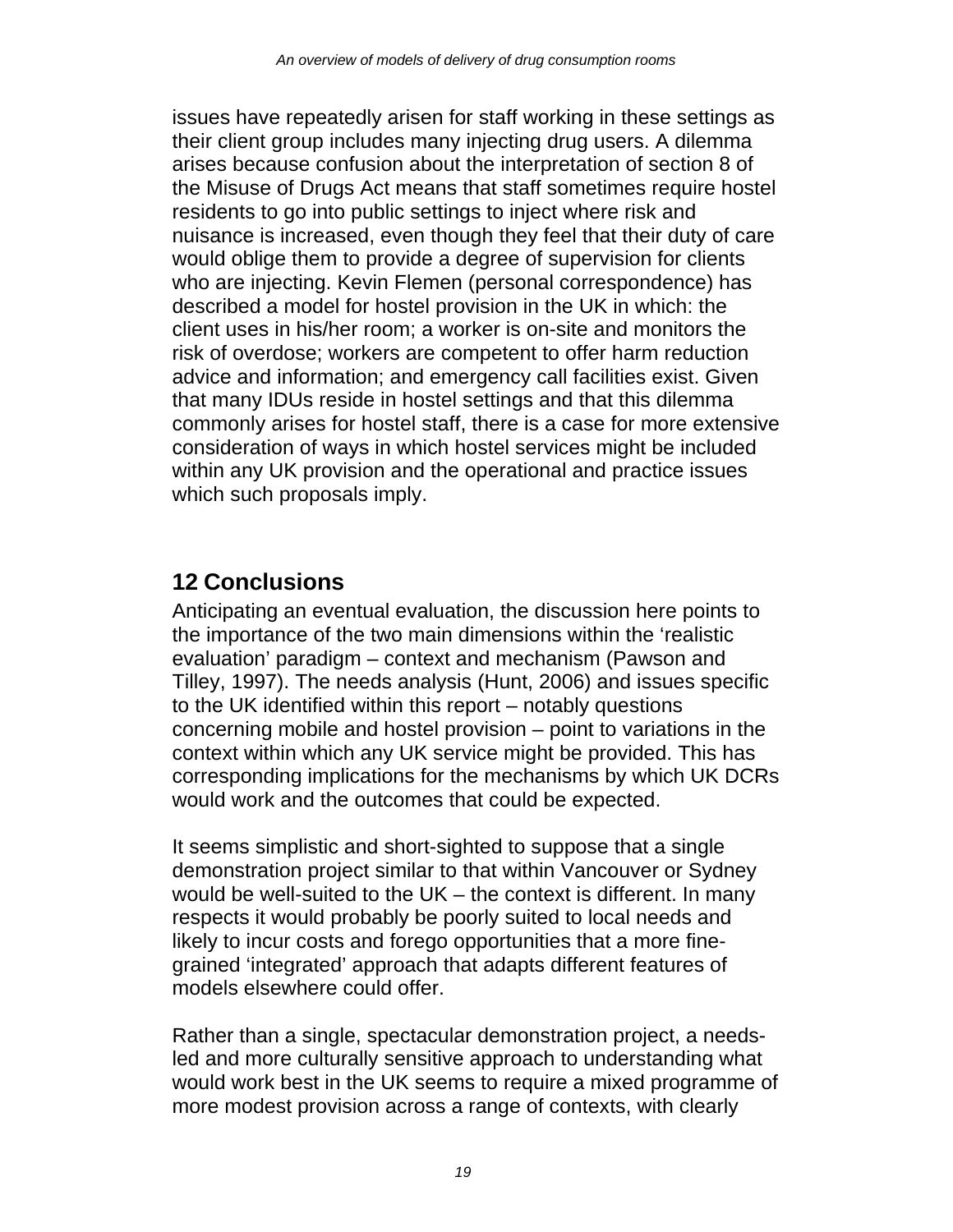articulated mechanisms by which diverse objectives would be expected. Within such an approach, it will be critical to link this to local needs, which are increasingly being expressed through partnerships and proposals that explore the possible contribution of DCRs to local problems.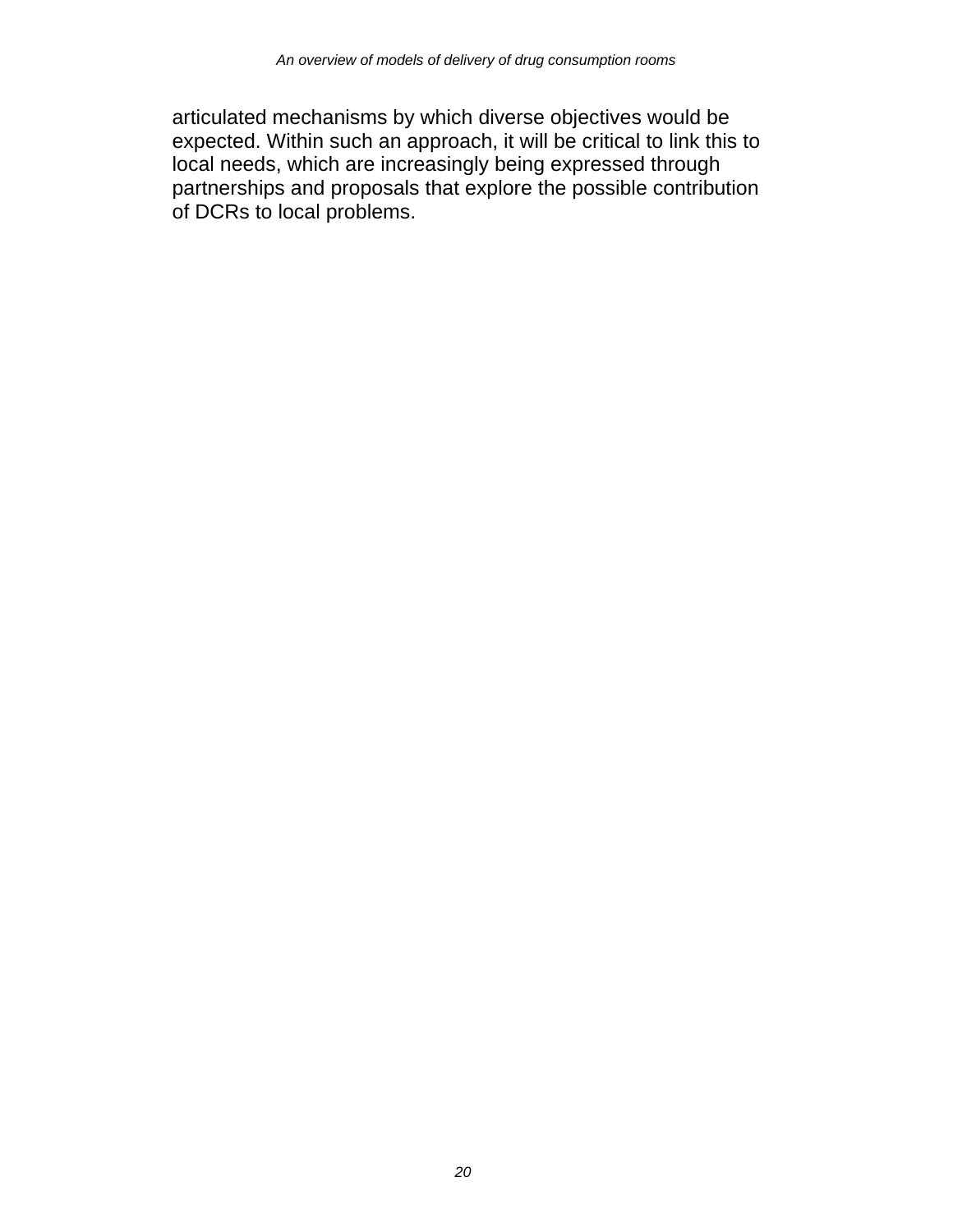## **13 References**

Akzept Bundesverband and Carl von Ossietzky Universität Oldenburg (Ed.) (2000) *Guidelines for the Operation and Use of Consumption Rooms*. Lektorat: W Schneider & H Stöver, Materialien No. 4. Münster: Akzept.

BBC (2004) Homeless addicts 'drugs bus' plan http://news.bbc.co.uk/1/hi/wales/4053921.stm

City of Vancouver (2003) Supervised Injecting Sites (SISs) Frequently Asked Questions. City of Vancouver. www.city.vancouver.bc.ca/fourpillars

Eastus, C. (2000) Die Entwicklung von Gesundheitsräumen in der Schweiz. Akzeptanz -Zeitschrift für akzeptierende Drogenarbeit und humane Drogenpolitik, Vol. 8, No. 1 Schwerpunkt Konsumräume. Münster: Akzept Bundesverband, pp. 10–12.

Fry, C. and Testro, R. (2000) Safe injecting rooms: a survey of the attitudes of 215 street-based heroin users in Melbourne, Victoria. YSAS/Turning Point.

Hedrich, D. (2004) *European Report on Drug Consumption Rooms*. Lisbon: EMCDDA.

Hunt, N., Griffiths, P., Southwell, M., Stillwell, G. and Strang, J. (1999) Preventing and curtailing injecting drug use: opportunities for developing and delivering 'route transition interventions', *Drug and Alcohol Review*. 18 (4): 441–451.

Hunt, N. (2006). IWG Paper A. *Drug Consumption Rooms: Indicators of need in the UK*. York: Joseph Rowntree Foundation. http://www.jrf.org.uk/bookshop/details.asp?pubid=749

Hunt, N., Lloyd, C., Kimber, J. and Tompkins, C. (forthcoming) Public injecting among UK Needle and Syringe Programme (NSP) attenders. *The International Journal of Drug Policy*.

Judd, A., Hickman, M., Jones, S., McDonald, T., Parry, J.V., Stimson, G.V. and Hall, A. J. (2005) Incidence of hepatitis C virus and HIV among new injecting drug users in London: prospective cohort study. *British Medical Journal*. 330: 24–25.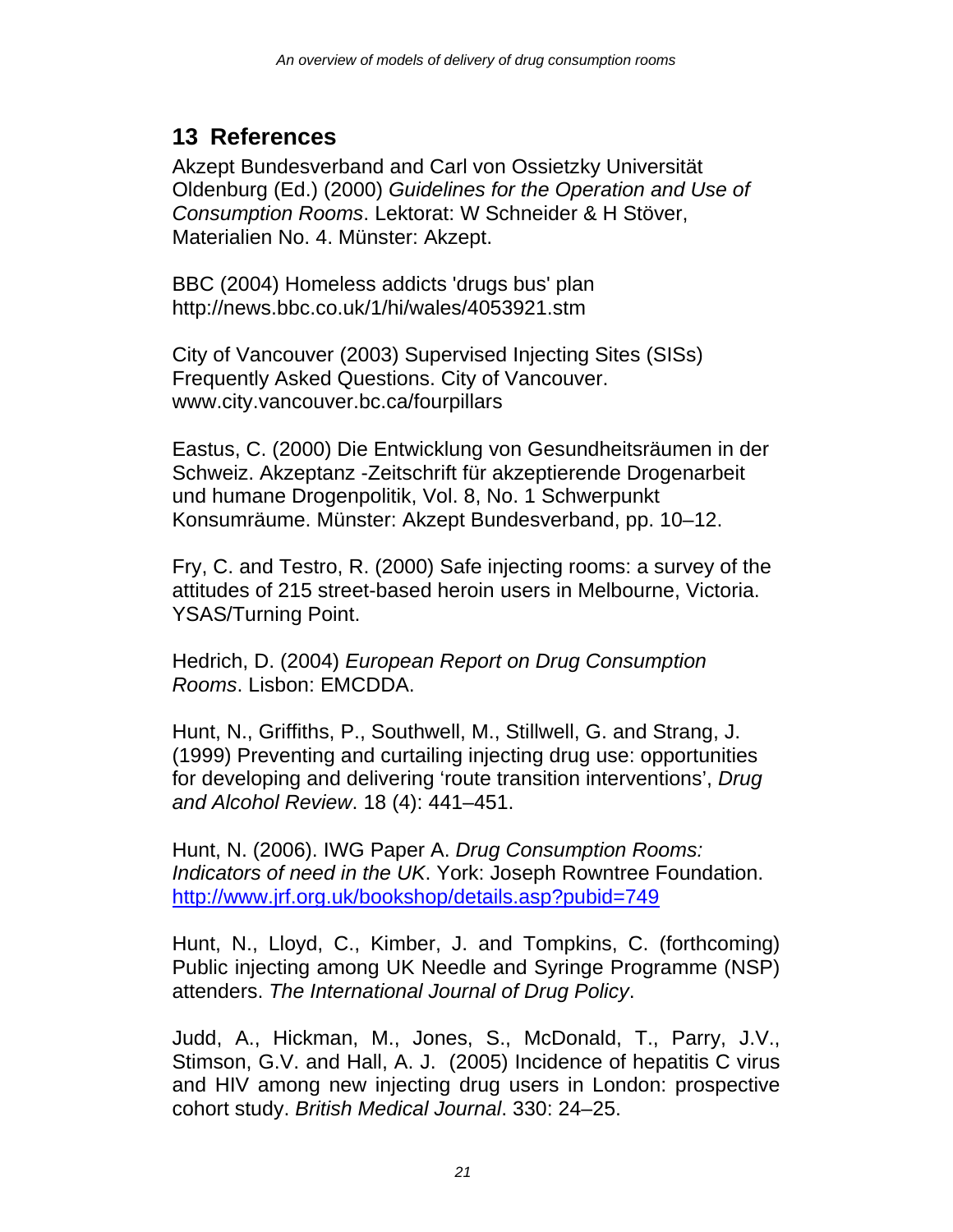Kimber, J. and van Beek, I. (2002) Consumption rooms – the Australian experience, *Akzeptanz*, 2: 54–58.

MSIC Evaluation Committee (2003) Final report of the evaluation of the Sydney Medically Supervised Injecting Centre (can be downloaded at:

http://www.druginfo.nsw.gov.au/\_\_data/page/255/msic.pdf)

NDM Nationale Drug Monitor/Netherlands Focal Point (2002) *The Netherlands Drug Situation 2002*. Report to the EMCDDA by the Reitox National Focal Point. Utrecht: Trimbos Instituut (http://www.trimbos.nl)

Parliament of New South Wales (1998) *Joint Select Committee into Safe Injecting Rooms Report on the Establishment or Trial of Safe Injecting Rooms*. Sydney: Parliament of New South Wales.

Pawson, R. and Tilley, N. (1997) *Realistic Evaluation*. London: Sage.

Schatz, E. and Wolf, J. (2002) User Rooms in the Netherlands – a Short Overview. Contribution to EMCDDA meeting, September 2002.

Schultz, H. (1989) Die Rechtsstellung der Fixerräume. Schweizerische Zeitschrift für Strafrecht, Bd. 106, Heft 3, Bern. [Gutachten gem. Vertrag vom 14./18.November 1988 der Eidgenössischen Betäubungsmittelkommission]. Berne: Bundesamt für Gesundheitswesen.

Skretting, A. (2006) The Nordic countries and public drug injection facilities. *Drugs: Education, Prevention and Policy*, 13: 5–16.

Solai, S., Dubois-Arber, F., Benninghoff, F. and Benarayo, L. (2006) Ethical reflections emerging during the activity of a low threshold facility with supervised drug consumption room in Geneva, Switzerland. *International Journal of Drug Policy*. 17: 17– 22.

Sydney MSIC (2002) Internal Management Protocols (Revised July 2002).